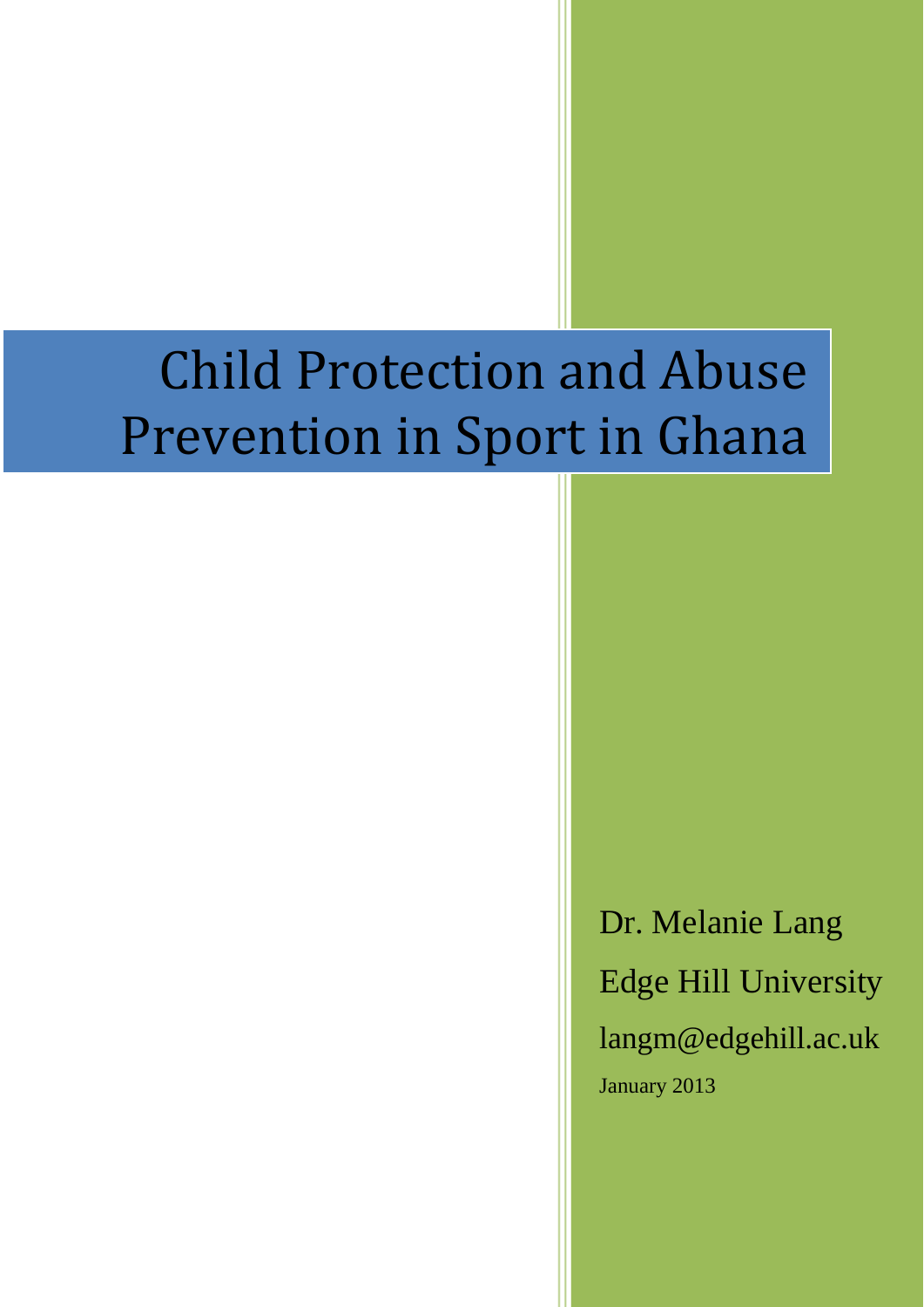# **Contents**

| Why is this Relevant to Coaches and Physical Educators? 17 |  |
|------------------------------------------------------------|--|
|                                                            |  |
|                                                            |  |
|                                                            |  |
|                                                            |  |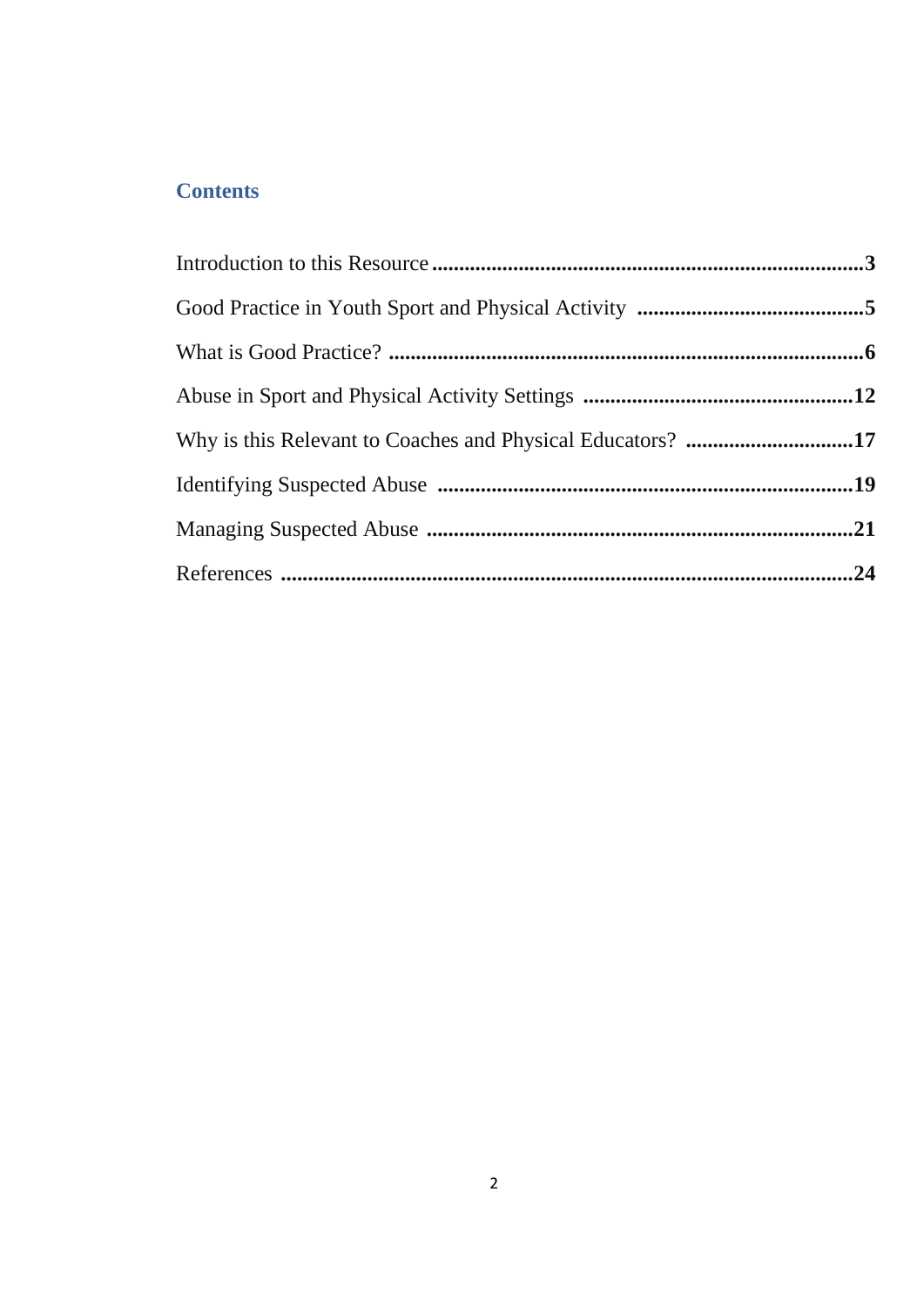#### **Introduction to this Resource**

In recent years, there has been increasing global interest in promoting children's rights and supporting positive outcomes for all children (Walker, 2008; UNICEF, 2010). Driven and supported by the United Nation's Convention on the Rights of the Child (UNCRC), this new children's rights agenda is broad ranging, covering all issues that have the potential to disrupt a child's health and development, regardless of their cause. Protecting children from abuse and violence is one key strand in this new children's rights agenda. Importantly, the UNCRC states this is the responsibility of all individuals "…with clear legal, professional, ethical, and/or cultural responsibility for the safety, health, development and well-being of the child" (GC13, para. 33), which is goes on to explain includes "recreational and sports coaches" (GC13, para. 33/34). Under the UNCRC, signatory countries, of which Ghana is one, are legally bound to address child abuse:

> "State Parties shall take all appropriate legislative, administrative, social and educational measures to protect the child from all forms of physical or mental violence, injury or abuse, neglect or negligent treatment. maltreatment or exploitation, including sexual abuse, while in the care of parent(s), legal guardian(s) or any other person who has the care of the child."

> > (UNCRC, Article 19, Section 1)

In line with this and the focus of the workshop delivered at the University of Ghana in summer 2012, this interactive resource centres on promoting an understanding of children's rights and child protection in sport and, *ipso facto*, on preventing child abuse in sporting environments. A further resource on strategies for preventing abuse is scheduled for release in late 2013.

In support of this, a Facebook group page has been set up for anyone involved in sport, recreation and physical activity in Ghana to learn more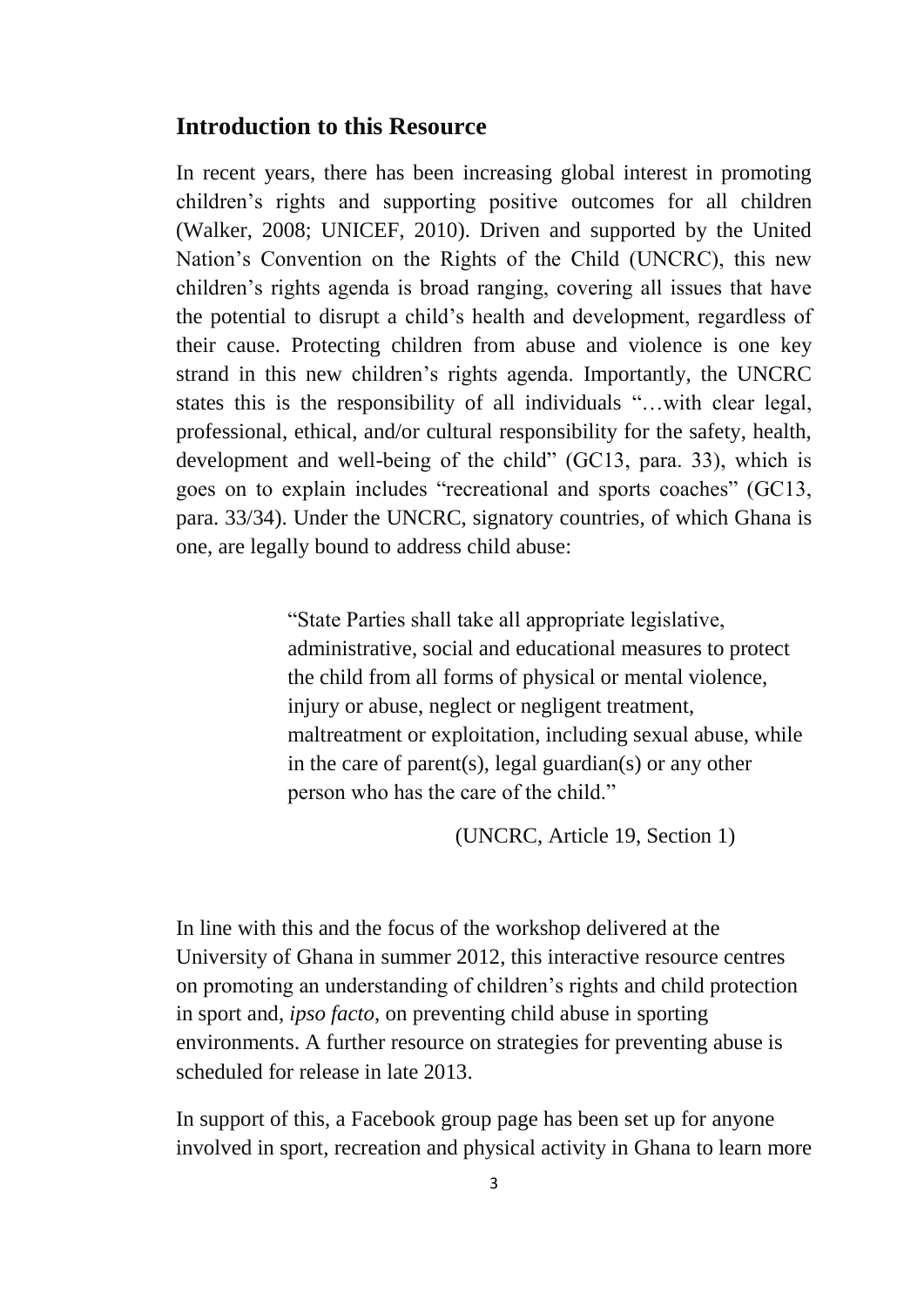about safeguarding, child protection and children's rights in Ghana in sport and wider society. It is intended as a forum for users to raise awareness, share good practice, knowledge, research and ideas in the area of safeguarding, child protection and children's rights in sport in Ghana. To show your support for this important cause, join us and spread the word! The site is called *Child Protection and Abuse Prevention in Sport in Ghana* and is available here:

https://www.facebook.com/ChildAbusePreventionInSportInGhana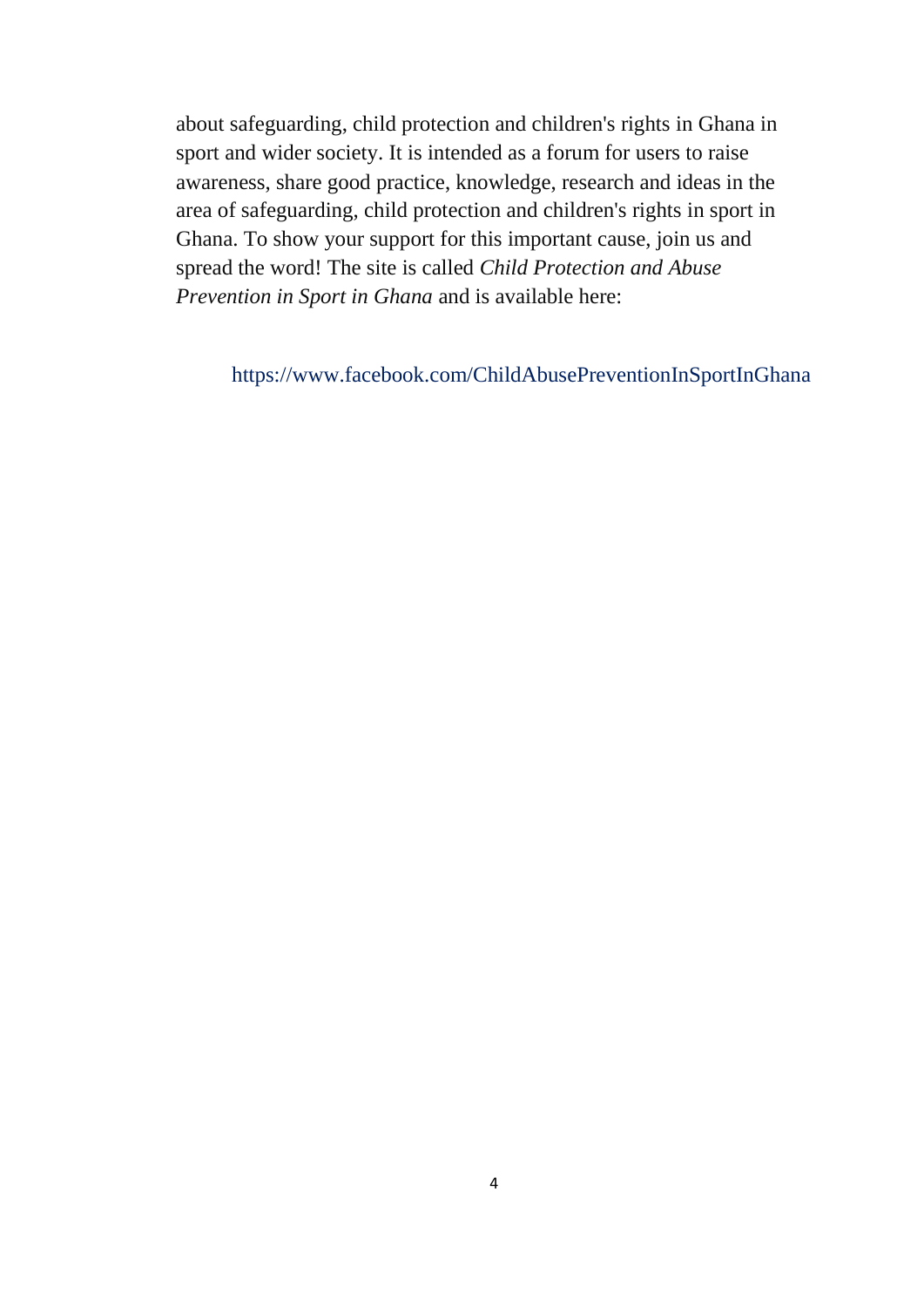# **Good Practice in Youth Sport and Physical Activity**

Children have the right to participate in sport in a safe and enjoyable environment, and everyone involved in sport has an obligation to ensure that "sport is practiced in a culture of understanding, peace, tolerance, equality of sexes, friendship and fair play among all people" (David, 2005). Sport has long been recognised as having positive benefits for participants, having the potential to positively affect health and fitness (Bertelloni *et al*., 2006), increase bodily awareness and self confidence (Engh, 2002), and teach rules, respect, sportsmanship and social interaction (David, 2005).

But these positive outcomes can only be achieved if the coaching environment is of the highest possible standard. We know from research that sport does not always take place with a focus on children's rights at its centre and that abuse of all forms takes place in sport, in Ghana and elsewhere around the world (Brackenridge, 2001; Adinkrah, 2011; Brackenridge et al., 2012).

Coaches, like all other adults, have a responsibility to safeguard and protect children and ensure their rights are protected. UNICEF (2010) defines children as anyone age 18 or under, so coaches working with anyone in this age range need to understand their responsibilities in making sport a safe and secure environment so the athletes they work with have their rights protected and can achieve their true potential as well as be protected from abuse and violence.

Promoting good practice is central to this broad agenda of safeguarding children and young people and promoting children's rights. By using good coaching practice, coaches can do a lot to promote happy, healthy sport and promote children's rights.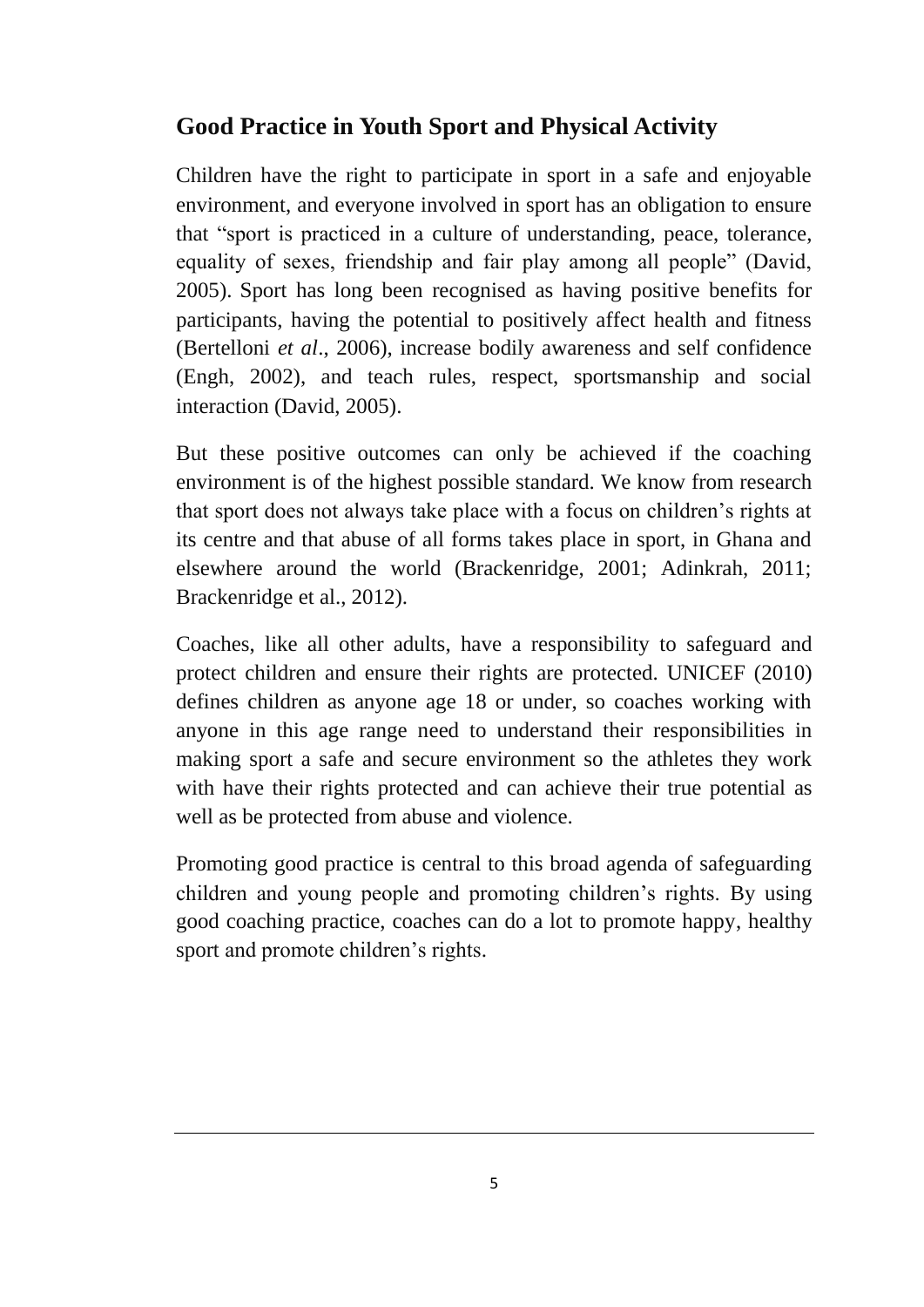# **What is Good Practice?**

Good coaching practice reflects the following three principles:

**1. Rights** – Coaches must respect and champion the rights of every individual to participate in sport.

**2. Relationships** – Coaches should develop a positive relationship with athletes based on openness, honesty, mutual trust and respect.

**3. Responsibilities** – Coaches should demonstrate proper personal behaviour at all times, and should be receive appropriate training to ensure they know how best to maximise the benefits and minimise the risks to athletes (Sports coach UK, 2009).

**TASK: Think about the children and young people you work with. List the ways you ensure good coaching practice when working with young athletes.**

Some examples of good practice suggested by coaches and PE teachers include:

> Ensure the area in which you are working and the equipment being used are appropriate, safe and free from any hazards

Work with children in small groups, with each group having one appointed 'leader,' to ensure maximum participation from all children

Ensure the children are wearing appropriate clothing for the activity

Keep up to date with technical skills and qualifications

Speak in a language the children will understand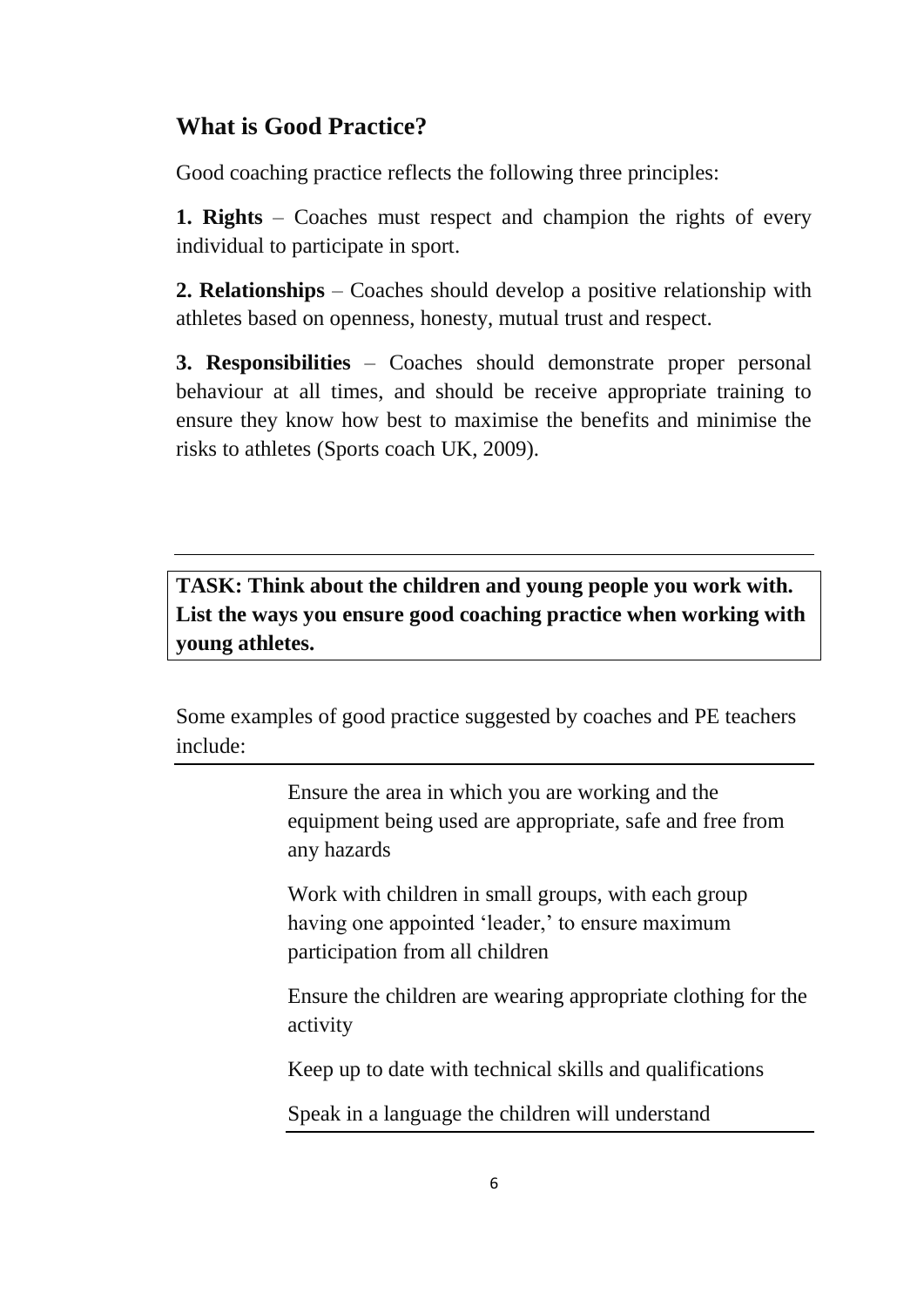Plan your sessions to ensure the duration and type of activity is suitable to the children's age, needs and ability

Use progressive learning techniques to ensure children have time to learn simple tasks before moving on to more complex ones

Highlight children's strengths more often than their weaknesses and use motivational, constructive feedback

Act as a role model and lead by example

Make the session fun and promote fair play – don't focus on competition and winning

Be willing to be flexible – understand that not all children learn at the same rate

Set clear rules and ensure these are followed

Where possible, build a positive relationship with children's parents

Be child centred – allow children to have a voice in what's happening and to make their own decisions

Treat everyone equally and with respect and dignity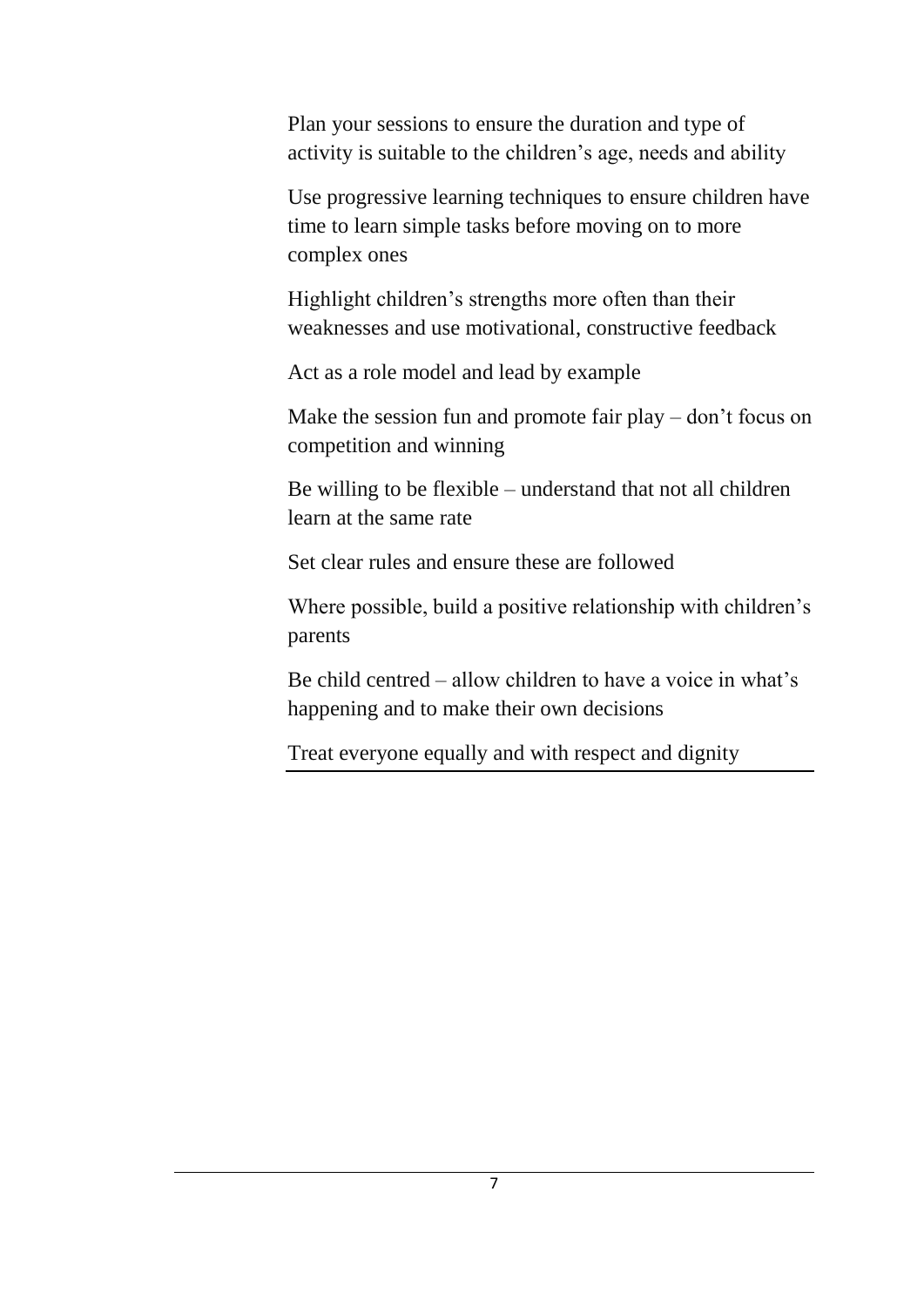**TASK: Consider each of the following scenarios and explain what you think the potential issues are and how you would handle the situation. There are some suggestions below for you to think about.**

# **Scenario 1**

After a tournament, a coach gives the children feedback that makes them cry. The team was playing against difficult competition and did the best they could. Is this acceptable?

# **Scenario 2**

As a coach, you need to lift or support a child as he performs a task in training. How would you go about this?

# **Scenario 3**

A 35-year-old coach you are working with has started dating one of the 17-year-old athletes in his team. Is this acceptable?

# **Scenario 4**

One of your fellow coaches invites some of the children he's coaching to his house to see his collection of sports medals. What are your thoughts and what would you do?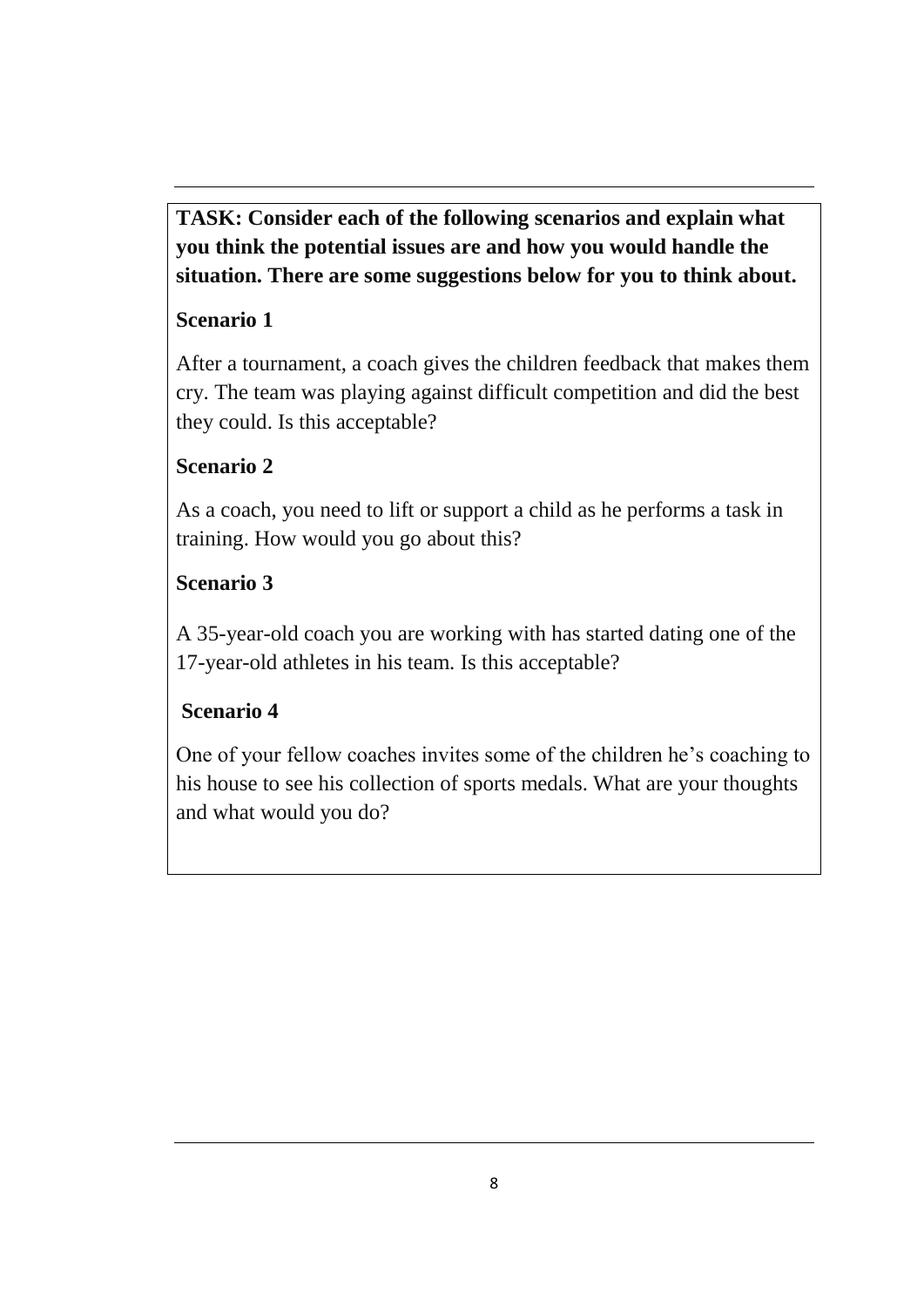## **Suggestions**

## **Scenario 1**

Children often get upset when they receive negative feedback so coaches should try not to give feedback that can cause upset or humiliation. Instead, coaches should learn to provide constructive criticism to allow athletes to acknowledge their strengths and weaknesses and consider how they can improve their performance.

# **Scenario 2**

Many sports require some physical contact between sports staff and children or young people. Coaches and staff may also need to use physical contact to instruct, encourage, protect or comfort. However, physical contact in sport should always be intended to meet the child's needs *not* the coach's. Children may not understand why you are touching them or may feel uncomfortable with this. It's always a good idea for coaches to explain the reason for the physical contact to the child, and unless the situation is an emergency, try to ask the child for permission.

# **Scenario 3**

When a coach begins dating an adult athlete, this raises serious issues given the power imbalance in the coach-athlete relationship. Where a young person is of the age of consent, the power of the adult over that young person may influence their ability to genuinely consent as a coach or other adult in a position of authority may have significant power or influence over a young person's career. To avoid this, it is advisable for sexual relationships between coaches and adults they train who are over the age of legal consent to be prohibited when the adult is in a position of trust or authority.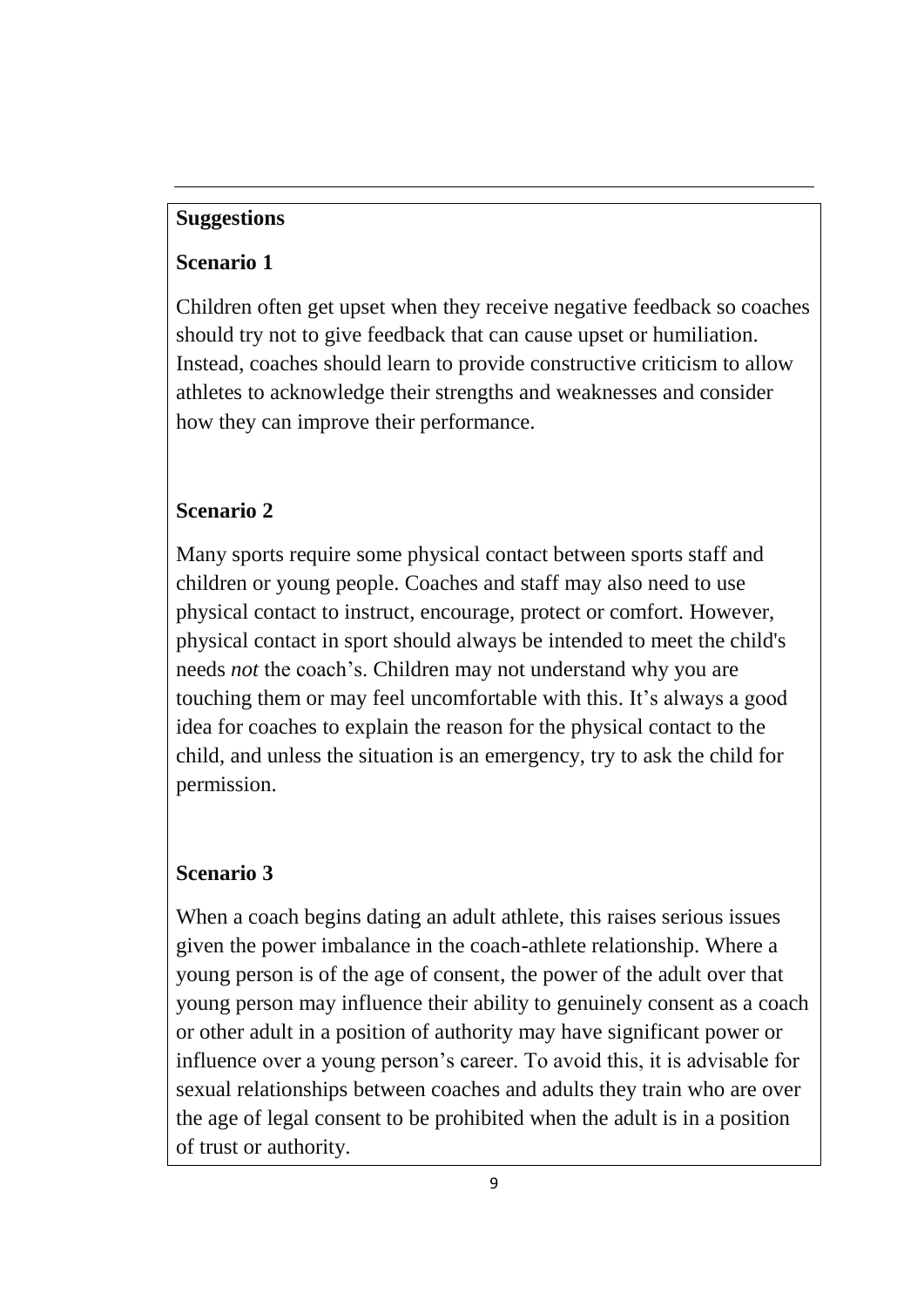#### **Scenario 4**

Inviting *some* but not *all* athletes to the coaches' home may causes division between team members as some feel favoured over others, and it could cause the coach's intentions to be questioned by others, ruining his reputation. More worryingly, this situation could be a form of 'grooming,' whereby an adult attempts to befriend and establish an emotional connection with a child to lower the child's inhibitions in preparation for abuse or exploitation. Coaches should always serve as role models to athletes and avoid inviting athletes to their home.

Good practice is central ensuring children's rights are protected, positive outcomes are promoted and child abuse is prevented in sport. While each scenario may be different, the central tenet is maintaining ethical principles. For examples, consideration should be given to the holistic development and well-being of athletes, developmentally appropriate child-focused sport should be emphasized, and athletes should be recognised as active participants in the sport experience working in partnership with their trainer (Kerr & Stirling, 2008). In other words, child athletes need to be treated like children rather than athletes so that sport and physical activity contribute *positively* to the overall development of the individual physically, psychologically and socially (Clarke et al., 1994).

By following the three principles of good coaching practice mentioned earlier – rights, relationships and responsibilities – and considering how these principles can operate in sport and physical activity, everyone involved can play a crucial role in both developing happy and healthy sport and physical activity, as well as developing the lives of children and promoting children's rights.

For more information on good practice in sporting contexts, see UNICEF's child protection strategy, which is available to download on the *Child Protection and Abuse Prevention in Sport in Ghana* Facebook page, or email the author of this resource [\(langm@edgehill.ac.uk\)](mailto:langm@edgehill.ac.uk) or the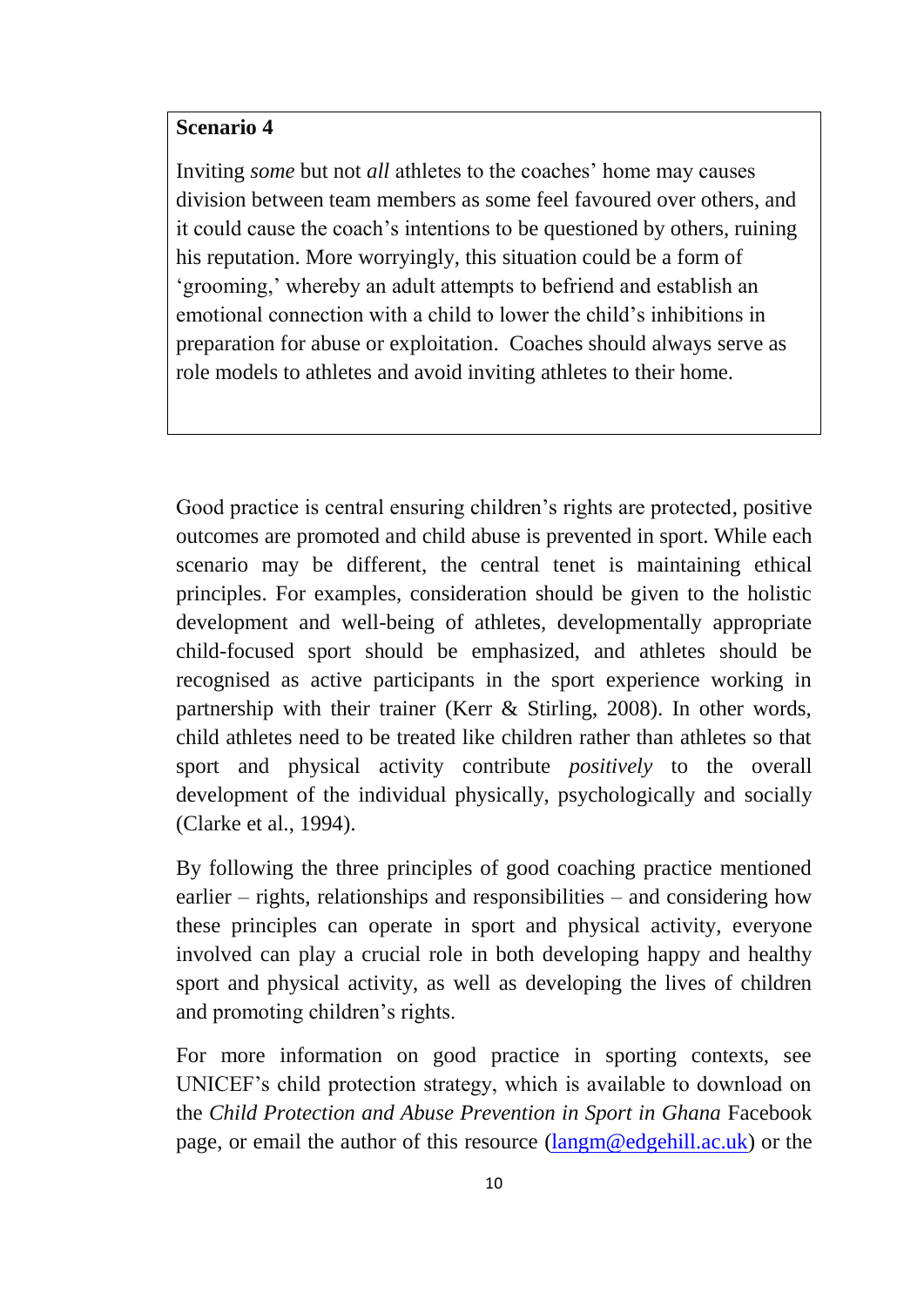*Child Protection and Abuse Prevention in Sport in Ghana* Facebook page.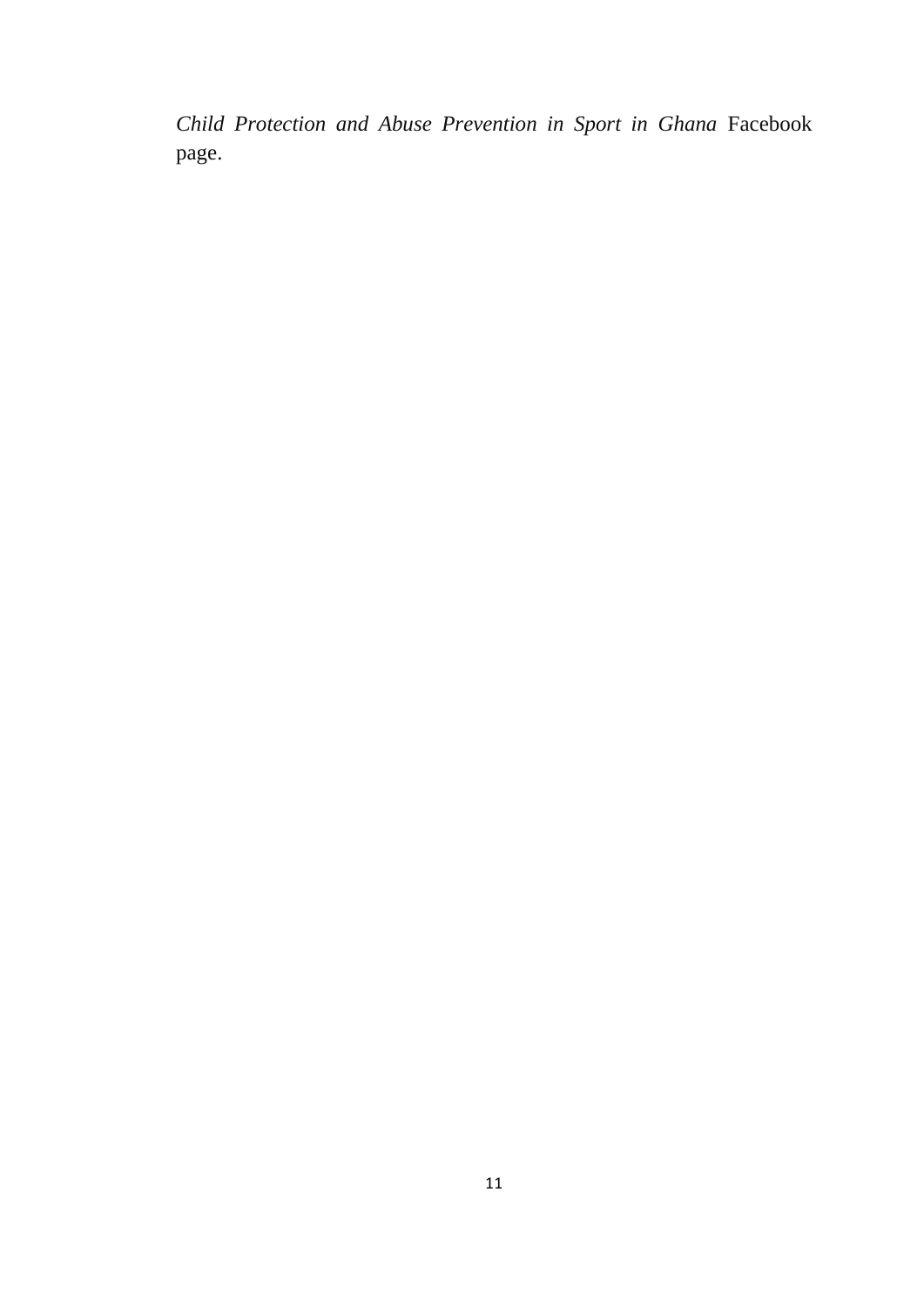# **Abuse in Sport and Physical Activity Settings**

In order to prevent child abuse and promote children's rights, we need to know what constitutes child abuse. This is not always easy to recognise, but everyone involved in sport, recreation and physical activity has a responsibility to act if they have concerns or suspicions about a child's welfare.

There are many definitions of abuse and most are very similar. The *International Standards for Safeguarding and Protecting Children in Sport*, prepared by UNICEF, Keeping Children Safe, and the NSPCC Child Protection in Sport Unit, define abuse broadly as "the acts of commission or omission that lead to a child experiencing harm" out of recognition that legislation and cultural understandings of abuse differ internationally.

Meanwhile, the World Health Organisation (1999) defines child abuse as:

…all forms of physical and/or emotional ill-treatment, sexual abuse, neglect or negligent treatment or commercial or other exploitation, resulting in actual or potential harm to the child's health, survival, development or dignity in the context of a relationship of responsibility, trust or power.

Following this, the subsequent definitions are intended to help you identify the different forms of abuse, and specific examples have been given of how these forms of abuse may manifest themselves in a sporting environment. While you are reading these definitions, try to think about the extent to which your own ideas about what constitutes abuse are similar or different from these official definitions.

## **Defining Abuse**

There are four main types of abuse: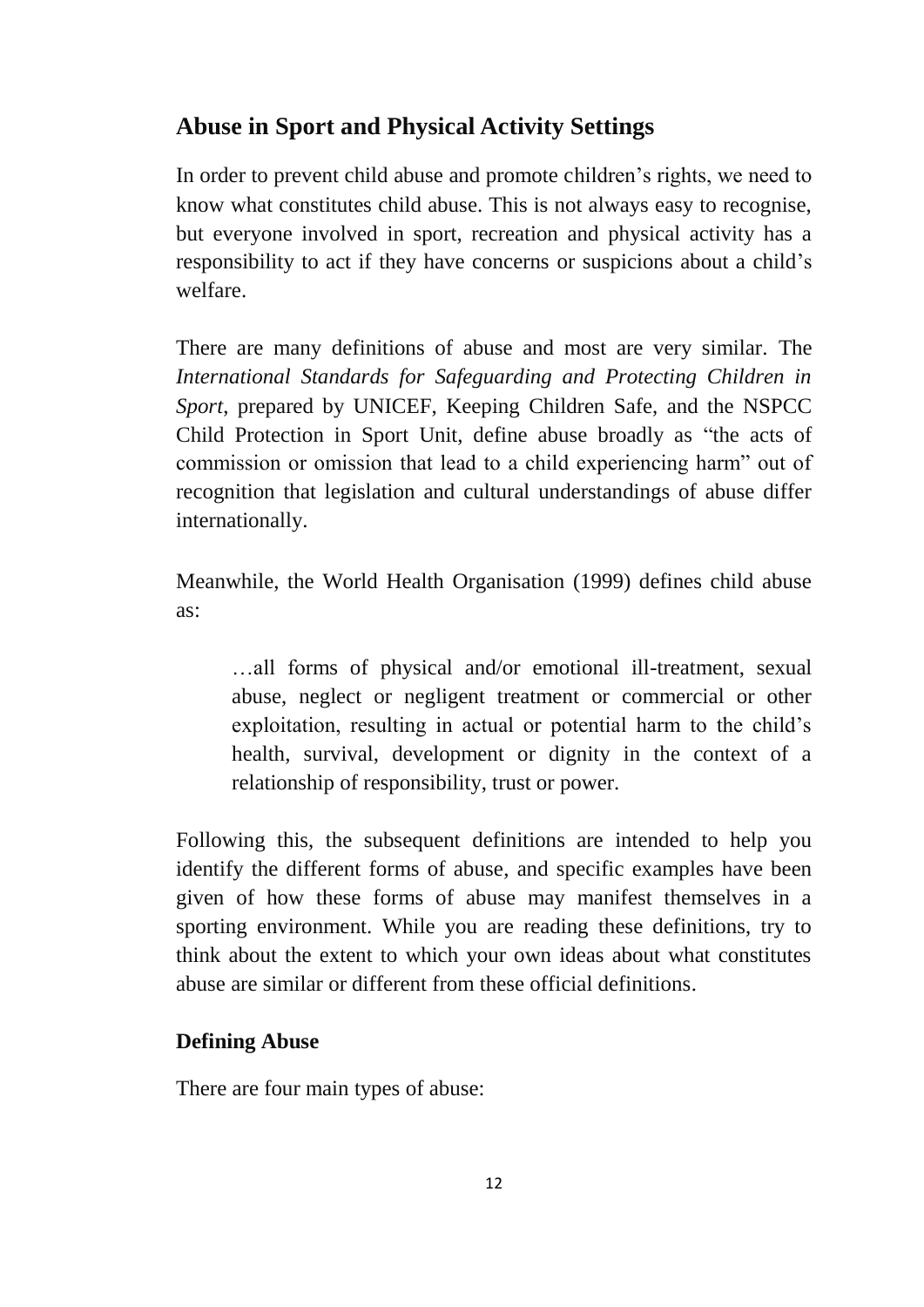**1. Sexual abuse –** This involves forcing or enticing a child or young person to take part in sexual activities, including prostitution, whether or not the child is aware of what is happening. The activities may involve physical contact, including penetrative (e.g. rape, buggery or oral sex) or non-penetrative acts. They may include non-contact activities, such as involving children in looking at, or in the production of, sexual online images, watching sexual activities, or encouraging children to behave in sexually inappropriate ways.

In sport, coaching techniques which involve physical contact with children could potentially create situations where sexual abuse may go unnoticed. The power of the coach over young performers, if misused, may also lead to abusive situations developing. It may also include verbal comments, physical advances, abusive touching, and forced intercourse and rape.

**2. Physical abuse –** This may involve hitting, shaking, throwing, poisoning, burning or scalding, drowning, suffocating, or otherwise causing physical harm to a child. Physical harm may also be caused when a parent or carer fabricates the symptoms of, or deliberately induces, illness in a child.

Examples of physical abuse in sport may be when a child is forced into excessive and intensive training and competition that exceeds the capacity of his or her immature and growing body; where the child is given drugs to enhance performance or delay puberty; beatings and other forms of violence as a spur to improve performance; nutrition and weight loss regimes that are unhealthy and can lead to eating disorders; requiring young athletes to play when injured; systematically failing to allow/provide sufficient rest, corporal punishment, and encouraging 'hazing' (initiation ceremonies).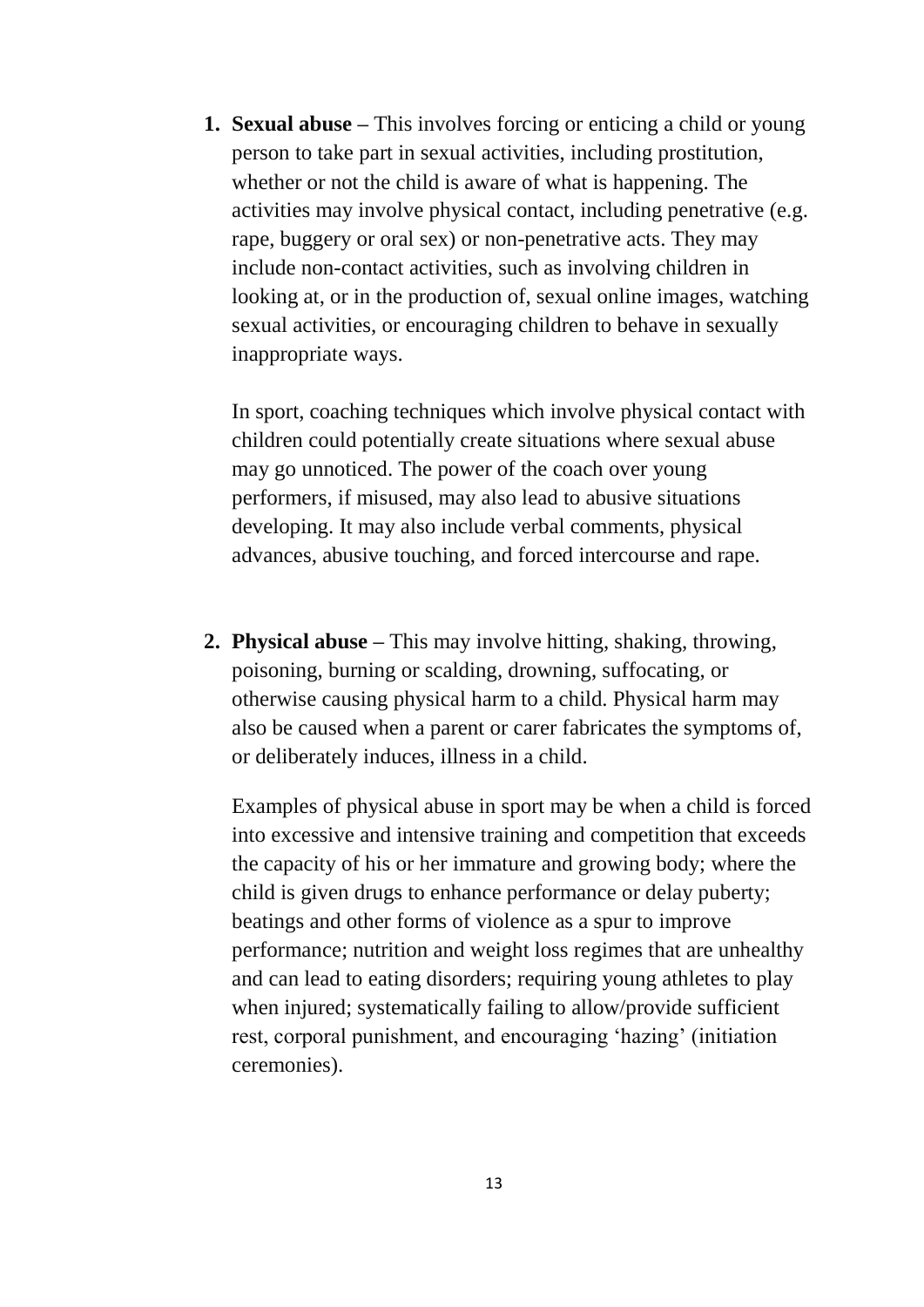**3. Emotional abuse** – This is the persistent emotional maltreatment of a child such as to cause severe and persistent adverse effects on the child's emotional development. It may involve conveying to children that they are worthless or unloved, inadequate, or valued only insofar as they meet the needs of another person. It may feature age or developmentally inappropriate expectations being imposed on children. These may include interactions that are beyond the child's developmental capability, as well as overprotection and limitation of exploration and learning, or preventing the child participating in normal social interaction.

It may involve seeing or hearing the ill-treatment of another. It may involve serious bullying, causing children frequently to feel frightened or in danger, or the exploitation or corruption of children. Some level of emotional abuse is involved in all types of maltreatment of a child, though it may occur alone.

Examples of emotional abuse in sport include subjecting children to constant criticism, name-calling, and sarcasm or bullying, and humiliating athletes based on gender, body shape or performance. Putting them under consistent and/or excessive pressure to perform to unrealistically high standards is also a form of emotional abuse.

**4. Neglect** – This is the persistent failure to meet a child's basic physical and/or psychological needs, likely to result in the serious impairment of the child's health or development. Neglect may occur during pregnancy as a result of maternal substance abuse. Once a child is born, neglect may failing to protect a child from physical and emotional harm or danger; ensure adequate supervision (including the use of inadequate care-givers); failing to ensure access to appropriate medical care or treatment; ignoring, or being unresponsive to, a child's basic emotional needs.

Examples of neglect in sport could include: failing to provide proper care and attention such as not ensuring children are safe;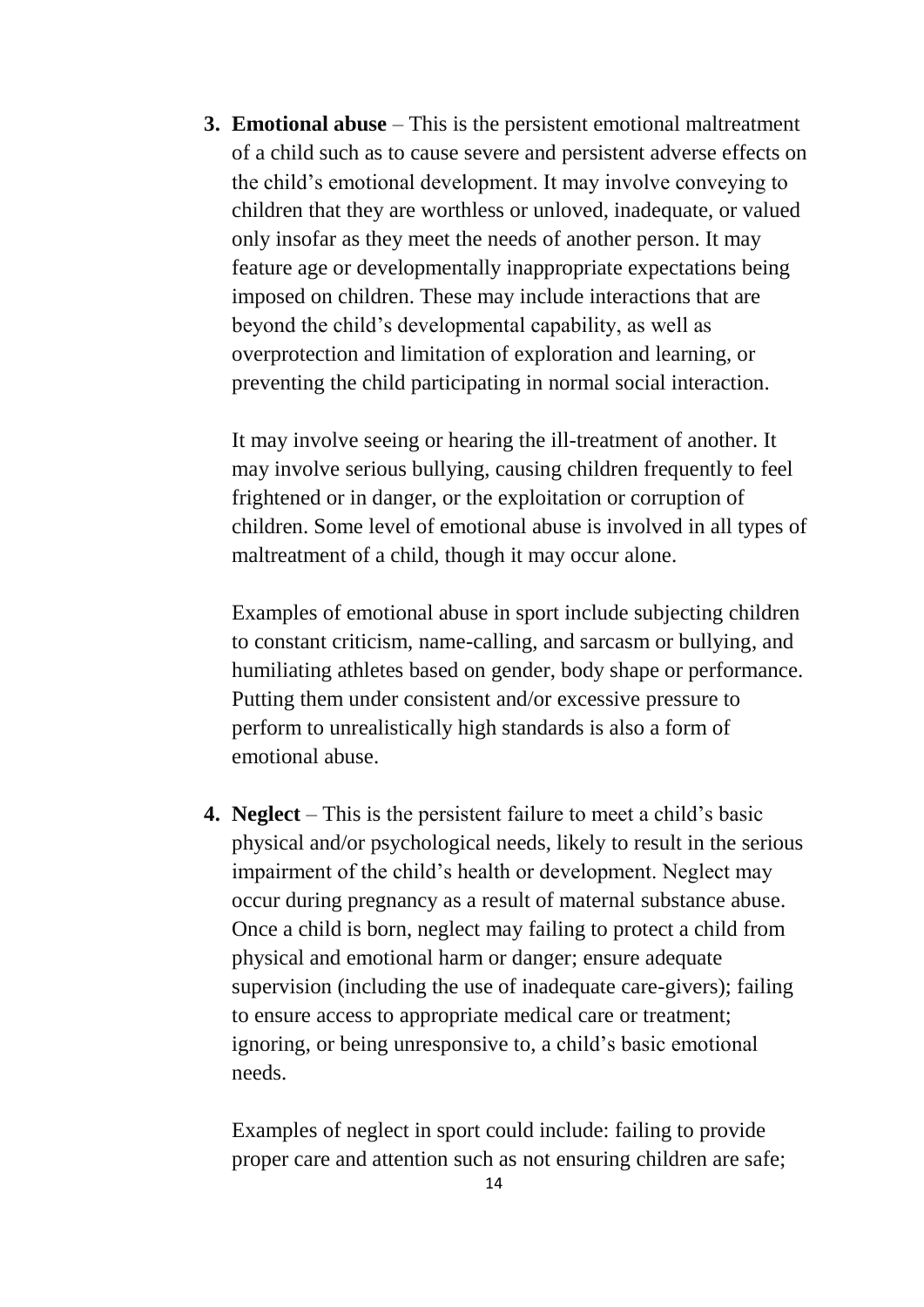deliberate negligence such as exposing them to undue cold or heat or to unnecessary risk of injury, denying them sufficient rest, or imposing isolation.

(Examples taken from: David, 2005**;** Child Protection in Sport Unit, 2011)

Importantly, the World Health Organisation and International Society for Prevention of Child Abuse and Neglect (2006) note that child abuse/maltreatment, is a form of violence and is linked to other forms of violence – including domestic violence and suicide – and that violence and abuse often occurs alongside other types of violence and abuse. Therefore, it is useful to view child abuse within a wider categorisation of violence, according to the context in which it is committed:

- Self-directed where the perpetrator and the victim are the same person, such as with self-harm and suicide.
- Interpersonal between individuals, for example within the family, such as child abuse; and between intimate partners, such as with domestic violence; and within communities, such as abuse and maltreatment committed between acquaintances and by strangers.
- Collective committed by larger groups of people, such as social, political and economic violence and abuse.

Regardless of the type of abuse and/or context, all forms of violence, abuse and maltreatment can have devastating and long-term effects for the victim (Brackenridge, 2001; Fasting et al., 2002; Sundgot-Borgen et al., 2003; David, 2005). These include "physical injury, gynaecological problems (for girls), headaches, asthma, depression, fear, low selfesteem, poor school performance, inability to trust, guilt, anger, sexual dysfunction, eating and sleeping disorders, fear of intimacy, posttraumatic stress disorder and ultimately suicide" (David, 2005, p.57). In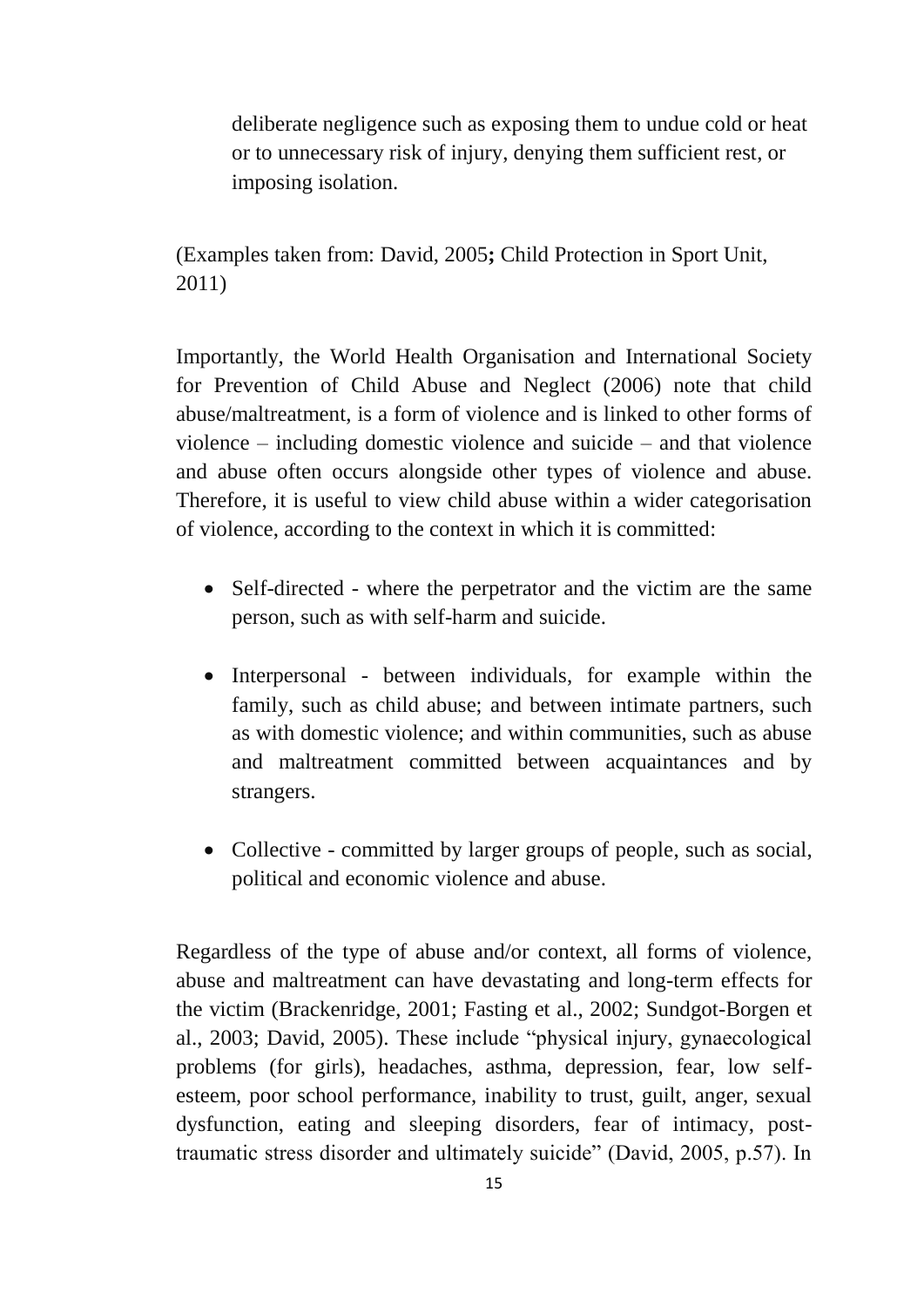sport, recreation and physical education contexts, there can be additional consequences, including obsessive and compulsive behaviours such as excessive training; eating disorders, self harm and drop out/retirement from sport (David, 2005).

To learn more about the consequences of all kinds of abuse, see the following website from the US department of Health and Human Services:

[https://www.childwelfare.gov/pubs/factsheets/long\\_term\\_consequences.](https://www.childwelfare.gov/pubs/factsheets/long_term_consequences.cfm) [cfm](https://www.childwelfare.gov/pubs/factsheets/long_term_consequences.cfm)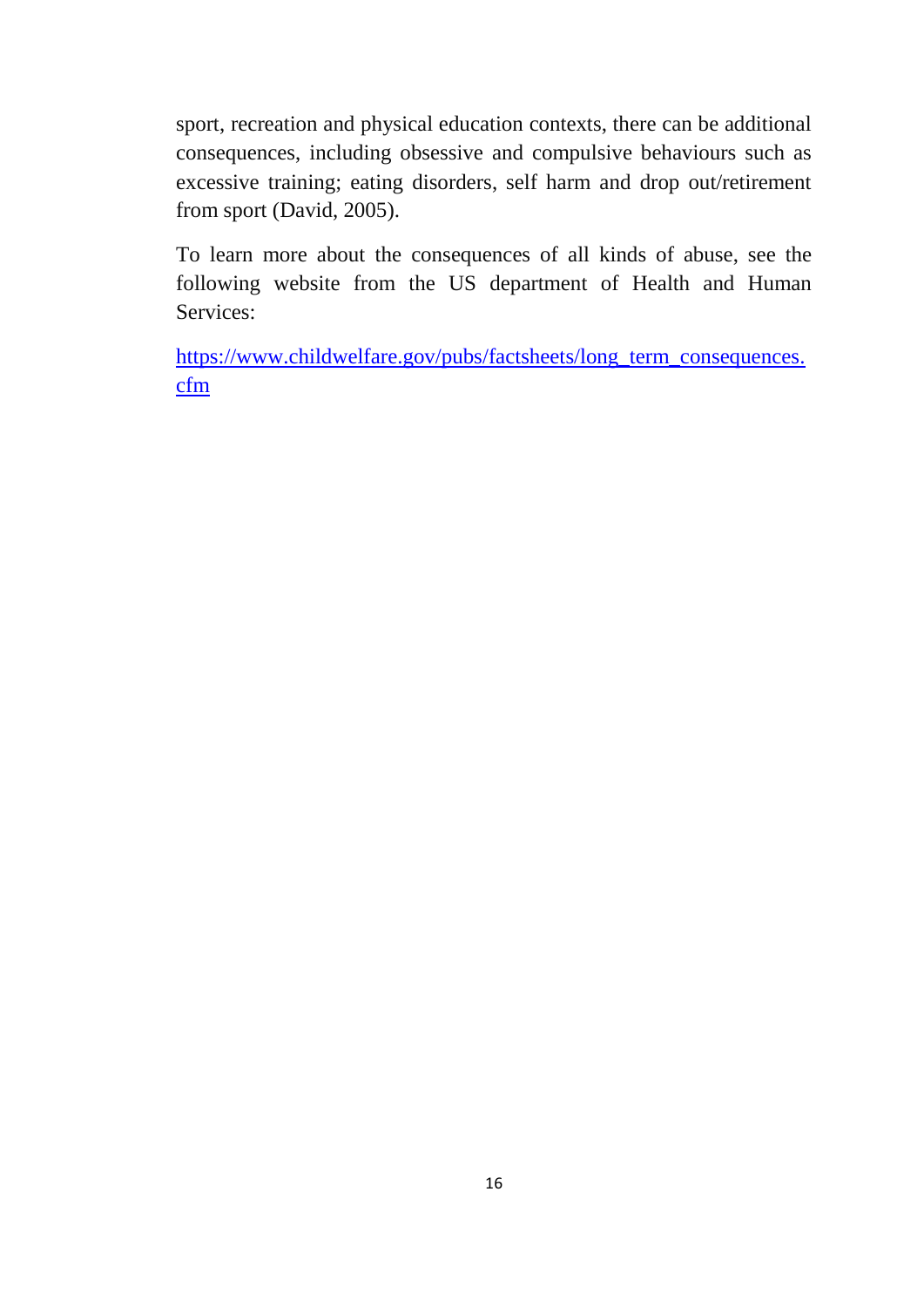# **Why is this Relevant to Sports Coaches and Physical Educators?**

Children and young people who are happy and safe in sport and physical activity settings are more likely to perform well, remain in sport and physical activity and get the benefits this has to offer. Abuse, violence and exploitation occurs in all countries, all settings and among all groups of people (Hodgkin & Newell, 2002; UNICEF, 2010). In Ghana, the use of corporal punishment as a form of discipline is said to be commonplace in many homes (Ashiagbor, 2008), and coercion has been found to be common among adolescents having their first sexual experience (around 21% among girls and 5% among boys said they 'were not willing at all' at their first sexual experience) (Krug *et al*., 2002).

Meanwhile, despite a statutory ban in the public school system, the use of corporal punishment within schools remains common (Ashiagbor, 2008) and more than one quarter of schoolgirls in one study said they had been sexually propositioned by their school teacher (Leach *et al*., 2003).

Unfortunately, abuse also occurs in sport, recreation and physical education settings. Although there is an absence of data on the prevalence and incidence of abuse in sporting environments in Ghana, evidence from other countries suggests that some individuals will actively seek employment or voluntary work with young people in order to harm them. It is likely, then, that some children are suffering abuse within a sporting environment.

We know that the perpetrators of abuse in sporting contexts tend to be authority figures – coaches, teachers, team doctors, physiotherapists and others in positions of trust; in other words, people who are often role models to athletes (UNICEF, 2010). Unfortunately, some people in these positions use their status to exploit and take advantage of children and young people. Coaches, instructors, teachers and other officials often have regular contact with children and young people in sporting contexts and are therefore in a position to identify abuse and abusive behaviours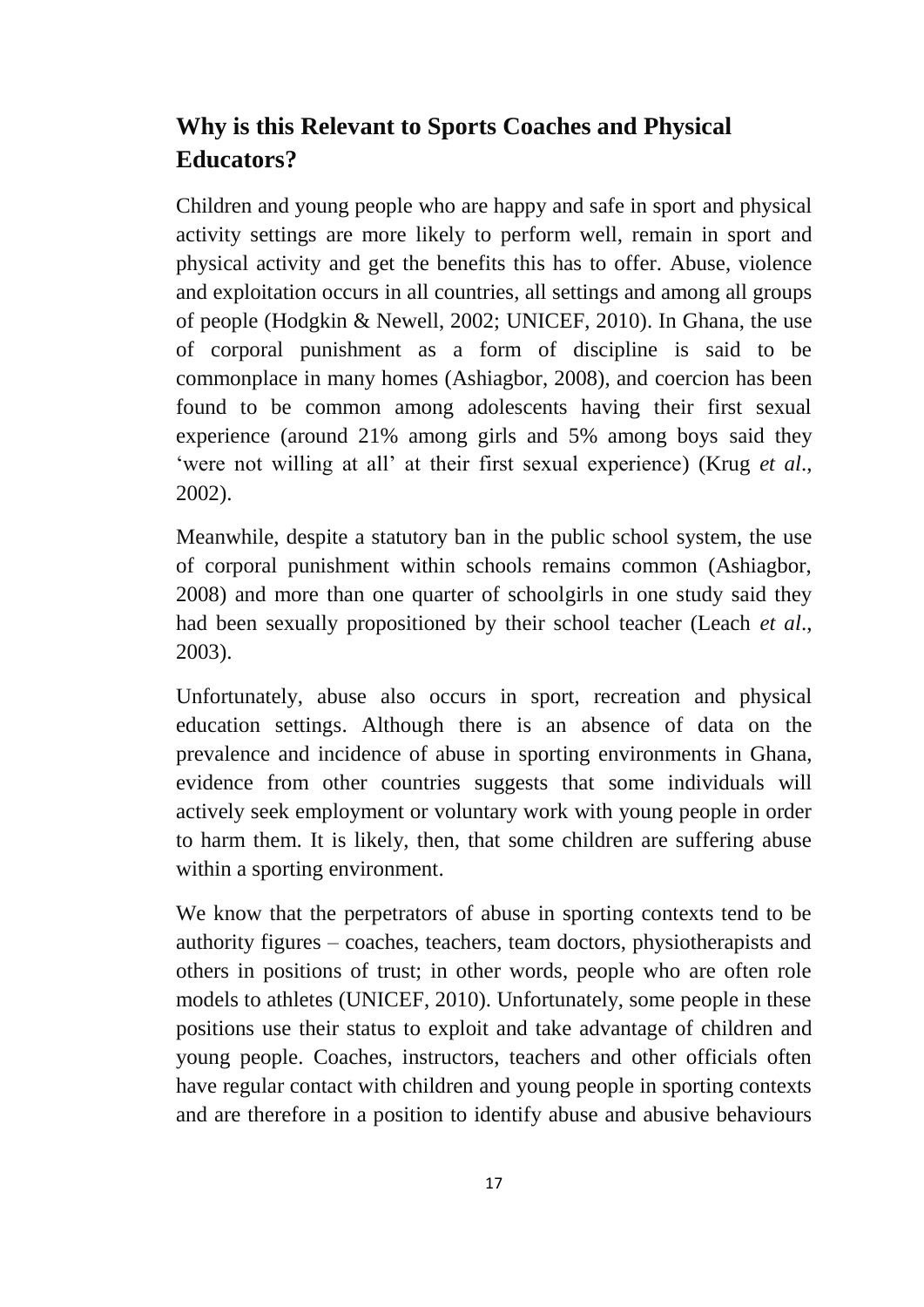within and beyond sport and to stand up for children's rights through taking preventative measures.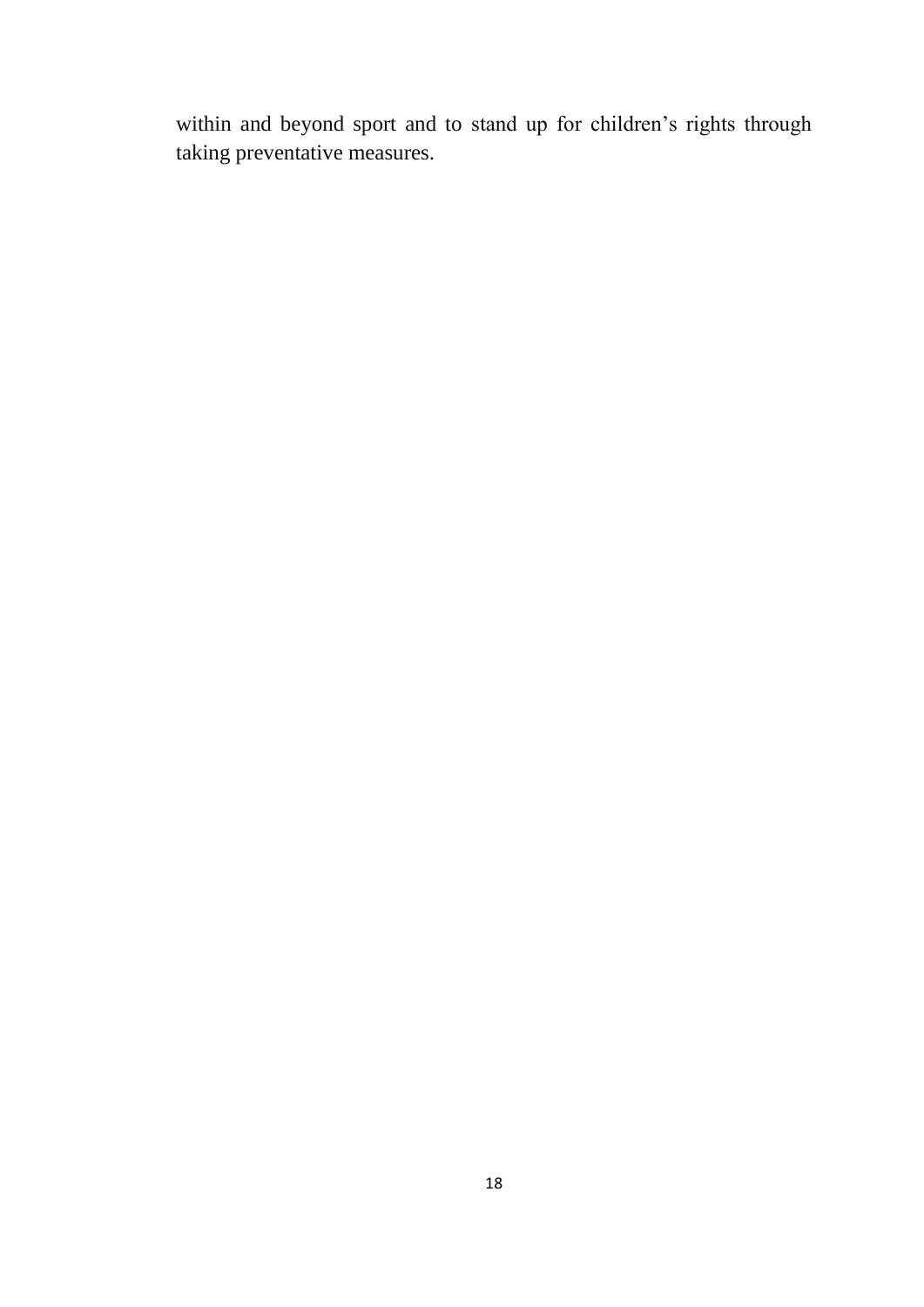# **Identifying Suspected Abuse**

Identifying abuse is often difficult; children, through shame, will often try and hide what is happening to them; abusers are often extremely cautious and devious to avoid arousing suspicion; and personal feelings of shock, anger or disgust can interfere with the recognition that abuse is taking place. Nevertheless, everyone involved in sport, recreation and physical activity has a responsibility to act if they have concerns or suspicions about a child's welfare, and there are certain signs and symptoms you can look out for to help you with this responsibility.

## **Identifying the Signs**

In order to prevent abuse and ensure children's rights are maintained, it is important to know what signs to look out for. While it is possible that a child or young person may show no outward signs and hide what is happening to them from everyone, there are also some signs to look for that could indicate potential abuse:

## **Sexual Abuse**

- Being overly affectionate or knowledgeable in a sexual way inappropriate to the child's age
- Medical problems such as chronic itching, pain in the genitals, venereal diseases
- Other extreme reactions, such as depression, self-mutilation, suicide attempts, running away, overdoses, anorexia
- Personality changes such as becoming insecure or clinging
- Regressing to younger behaviour patterns such as thumb sucking or bringing out discarded cuddly toys
- Sudden loss of appetite or compulsive eating
- Being isolated or withdrawn
- Inability to concentrate
- Lack of trust or fear of someone they know well, or not wanting to be left alone with them
- Repeatedly running away
- Wetting the bed and/or nightmares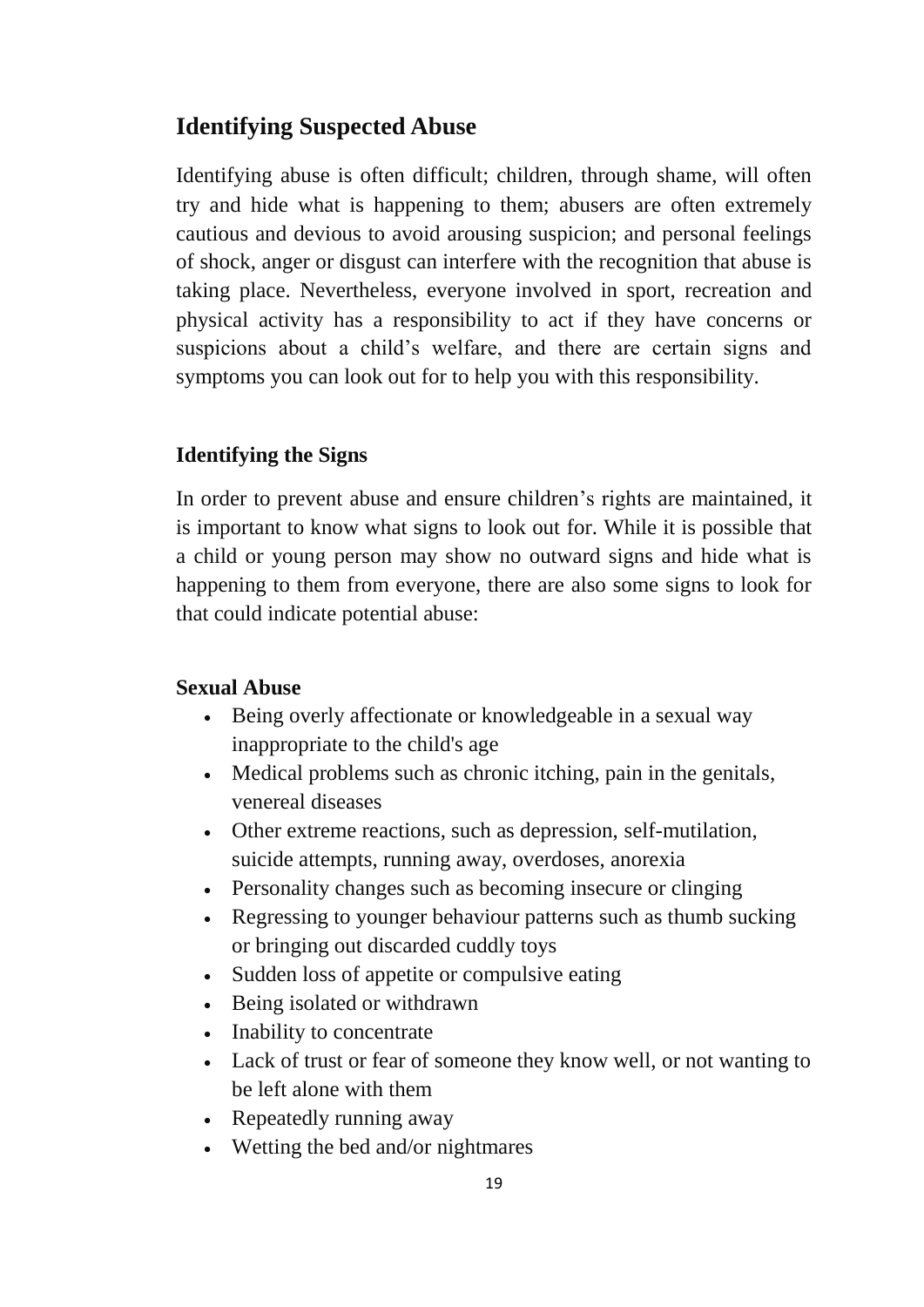- Become worried about clothing being removed
- Suddenly drawing sexually explicit pictures
- Trying to be 'ultra-good' or perfect; overreacting to criticism

## **Physical Abuse**

- Unexplained recurrent injuries or burns
- Improbable excuses or refusal to explain injuries
- Wearing clothes to cover injuries, even in hot weather
- Refusal to undress for gym
- Bald patches
- Repeatedly running away
- Fear of medical help or examination
- Self-destructive tendencies
- Aggression towards others
- Fear of physical contact shrinking away if touched
- Admitting that they are punished, but the punishment is excessive (such as a child being beaten every night to 'make him study')
- Fear of suspected abuser being contacted

## **Emotional Abuse**

- Physical, mental and emotional development lags
- Sudden speech disorders
- Continual self-depreciation (Tm stupid, ugly, worthless')
- Overreaction to mistakes
- Extreme fear of any new situation
- Inappropriate response to pain (T deserve this')
- Neurotic behaviour (rocking, hair twisting, self-mutilation)
- Extremes of passivity or aggression

(Kidscape, 2012)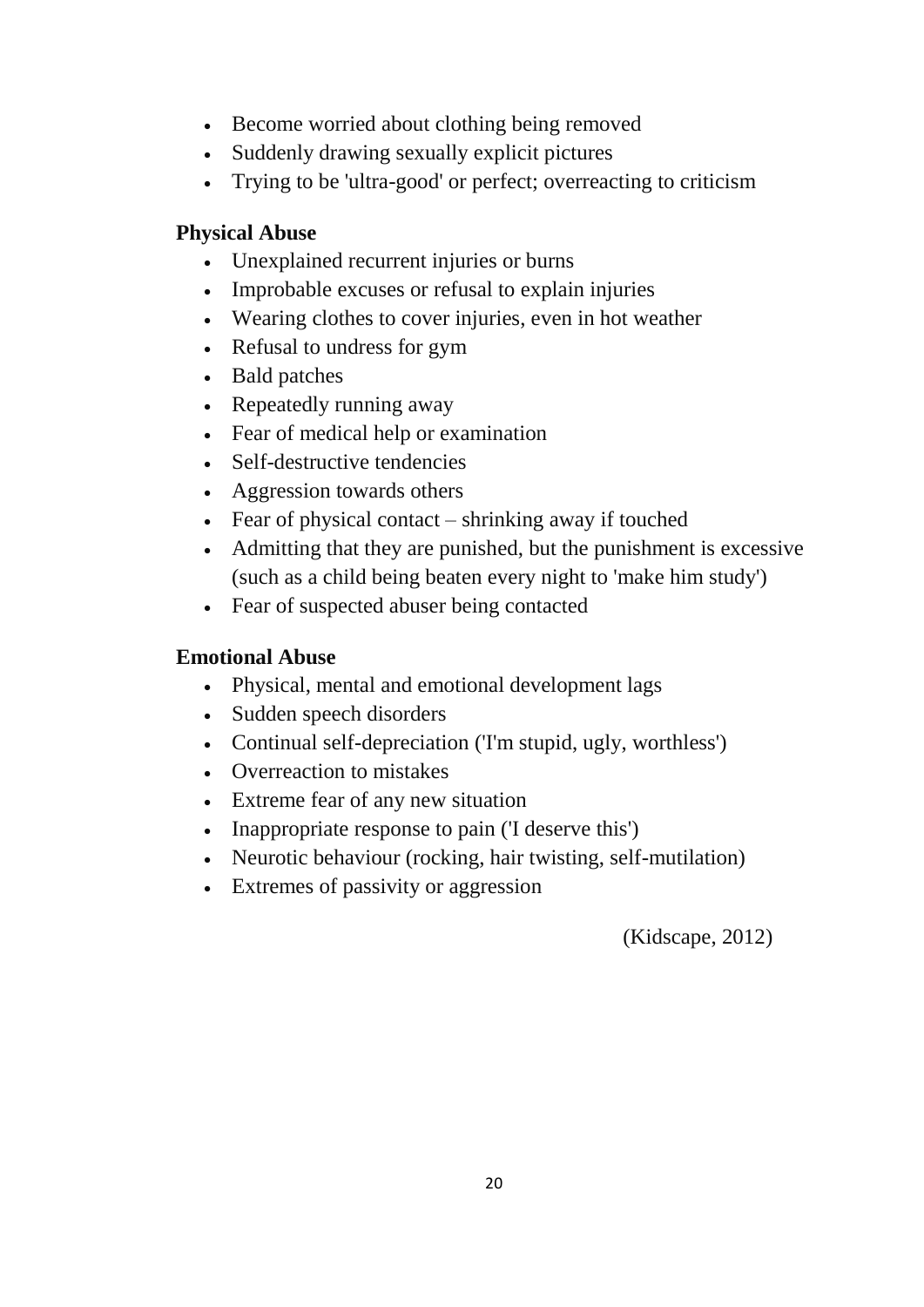# **Managing Suspected Abuse**

Each country will have its own mechanisms for reporting suspicions of abuse. According to Ghana's Constitution, children have specific rights within the family such as care and maintenance. Moreover, the Ghanaian government has enacted comprehensive national laws covering child protection and abuse to ensure legal compliance with the UN Convention on the Rights of the Child (Casey, 2011). These include the passage of the Children's Act and the Juvenile Justice Act and the creation of a ministerial department responsible for women and children's issues, the Ministry of Women and Children's Affairs. Within this system, district-level professional welfare officers and probation officers operate alongside specialised police units from the Domestic Violence and Victims Support Unit, Family Tribunals and Juvenile Courts.

Within this framework, all adults who have serious concerns about a child or young person, or suspect abuse have an obligation to act to safeguard their best interests, so everyone must be clear about where they would report suspicions or concerns. In all cases, the child's welfare is paramount.

**TASK: Draw a diagram that identifies those who you could report suspected abuse to. This may include people within your school or organisation and/or national/international organisations and/or government agencies.** 

## **Where Can I Report Suspicions of Abuse in Ghana?**

In Ghana, suspicions of abuse in sport can be reported through one or more channels, depending on where the abuse is suspected and the mechanisms in place in that organisation. The Domestic Violence and Victims Support Unit of the Ghana Police Service was formed specifically to manage cases of violence and abuse and deals predominantly with criminal forms of abuse (Casey, 2011).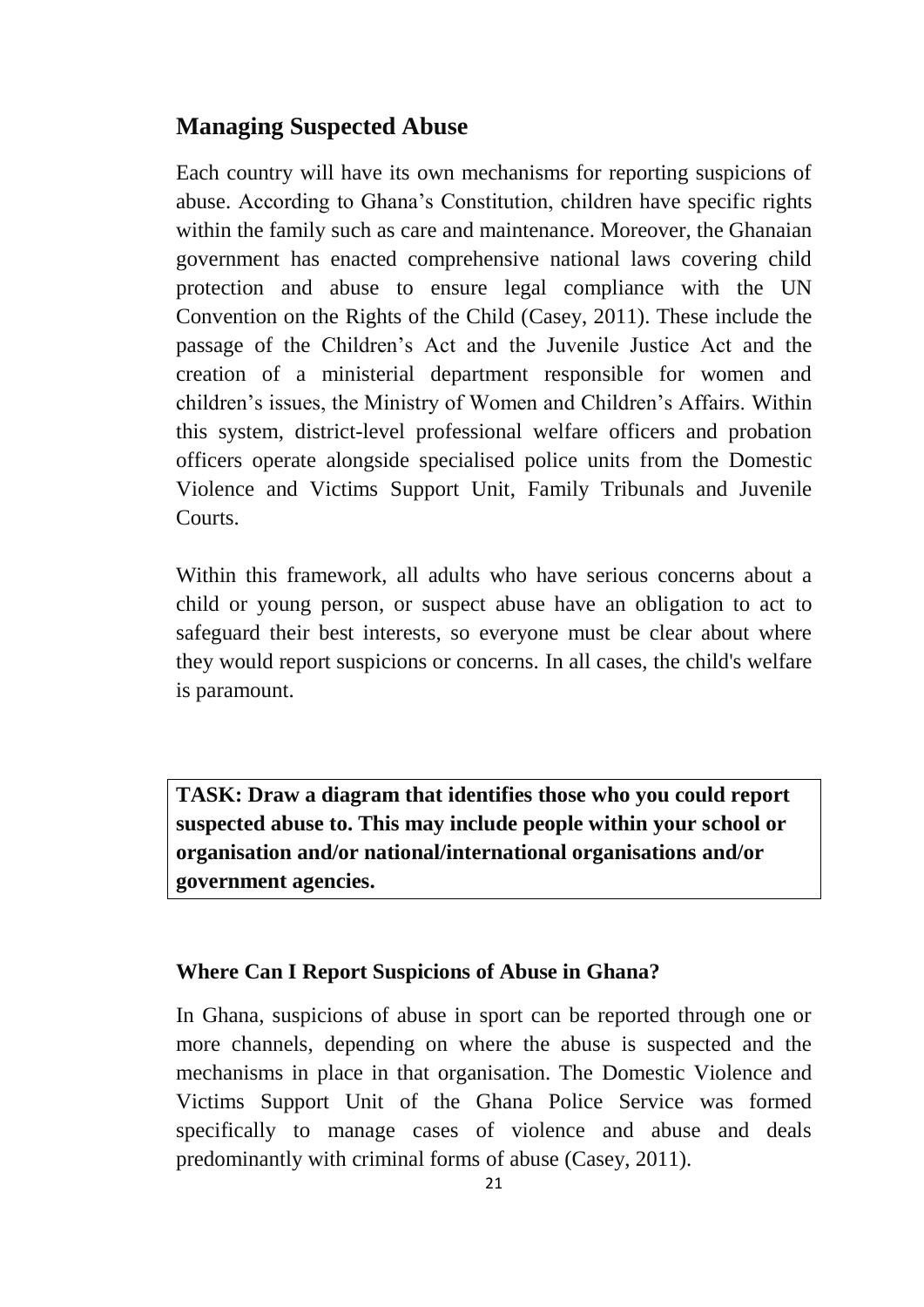In addition, suspected abuse can be reported to the Department of Social Welfare or to FIDA Ghana, a non-profit organisation set up to promote and protect the rights of women and children and which offers free legal aid service.

In the three regions of Northern Ghana suspected abuse can also be reported to Youth Alive, a non-profit organisation that works to protect children and promote child rights. Moreover, if mechanisms are in place, suspicions of abuse could be reported to sports clubs, national or international sports governing bodies or schools.

The important thing is that as a coach or physical education teacher, you should not have to deal with a suspicion alone. Places where you can get advice and support include:

- The Domestic Violence and Victims Support Unit of the Ghana Police Service - <http://www.ghanapolice.info/dvvsu/dvvsu.htm>
- Regional child protection officers in Ghana (each region has at least one child protection officer)
- FIDA Ghana <http://www.fidaghana.org/>or [info@fidaghana.org](mailto:info@fidaghana.org) or call +233 302 229283
- Youth Alive Ghana <http://www.youthaliveghana.org/> or [info@youthaliveghana.org](mailto:info@youthaliveghana.org) or call +233-3720-25253 or +233- 2481-57910
- The African Network for the Prevention and Protection against Child Abuse and Neglect – [anppcanghana.chapter@yahoo.com](mailto:anppcanghana.chapter@yahoo.com) or www.ampcanghana.org
- The African Movement for the Prevention of Child Abuse and Neglect – Tel: 00233302 423239 or <http://ampcanghana.org/contact>
- UNICEF Ghana [accra@unicef.org](mailto:accra@unicef.org) or [http://www.unicef.org/infobycountry/ghana\\_contact.html](http://www.unicef.org/infobycountry/ghana_contact.html)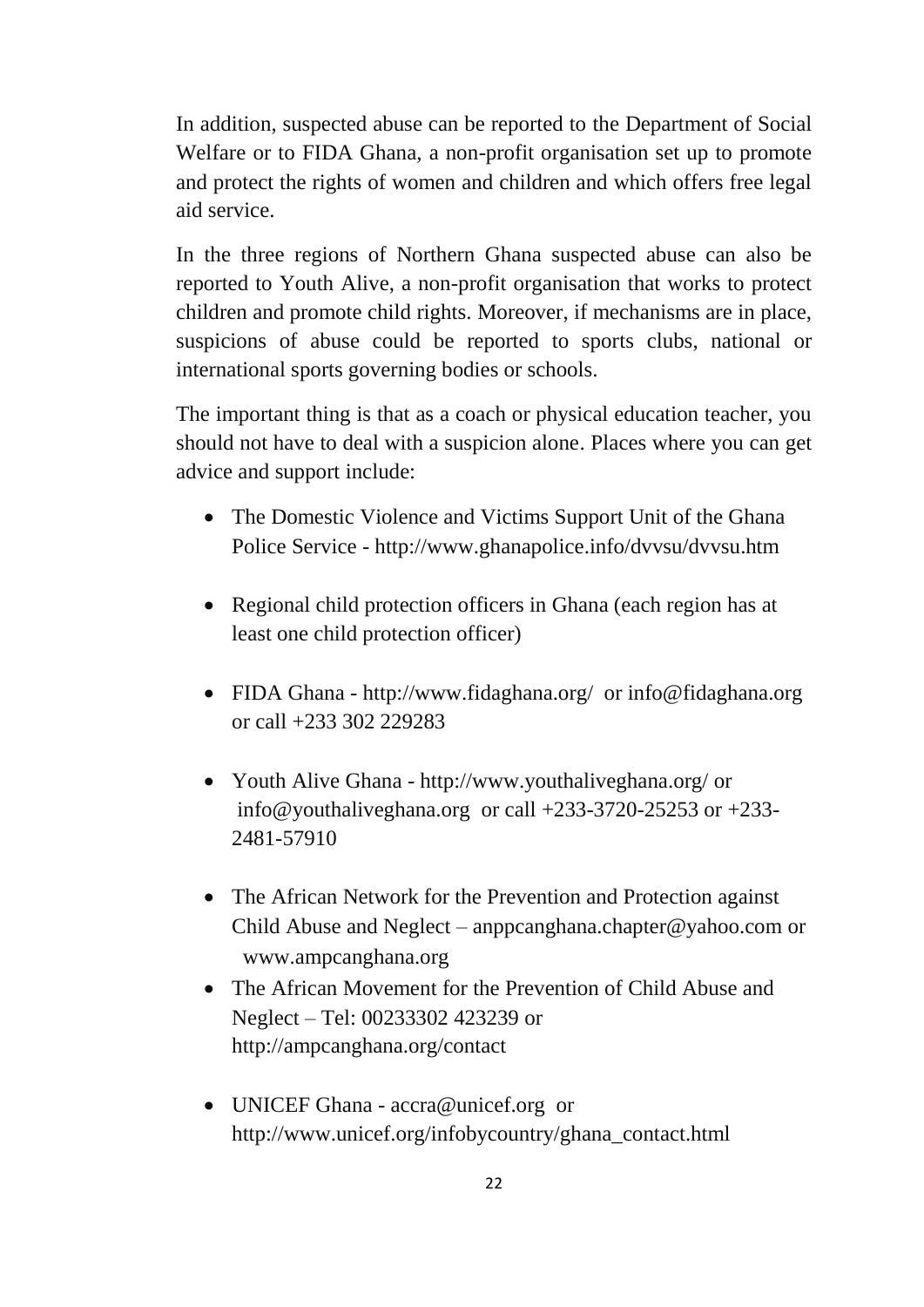- International Society for the Prevention of Child Abuse and Neglect – <http://www.ispcan.org/>
- Street Child Africa in Ghana <http://www.streetchildafrica.org.uk/pages/ghana.html>
- Afrikids <http://www.afrikids.org/>
- Right to Play Ghana [http://www.righttoplay.com/international/our](http://www.righttoplay.com/international/our-impact/Pages/Countries/Ghana.aspx)[impact/Pages/Countries/Ghana.aspx](http://www.righttoplay.com/international/our-impact/Pages/Countries/Ghana.aspx)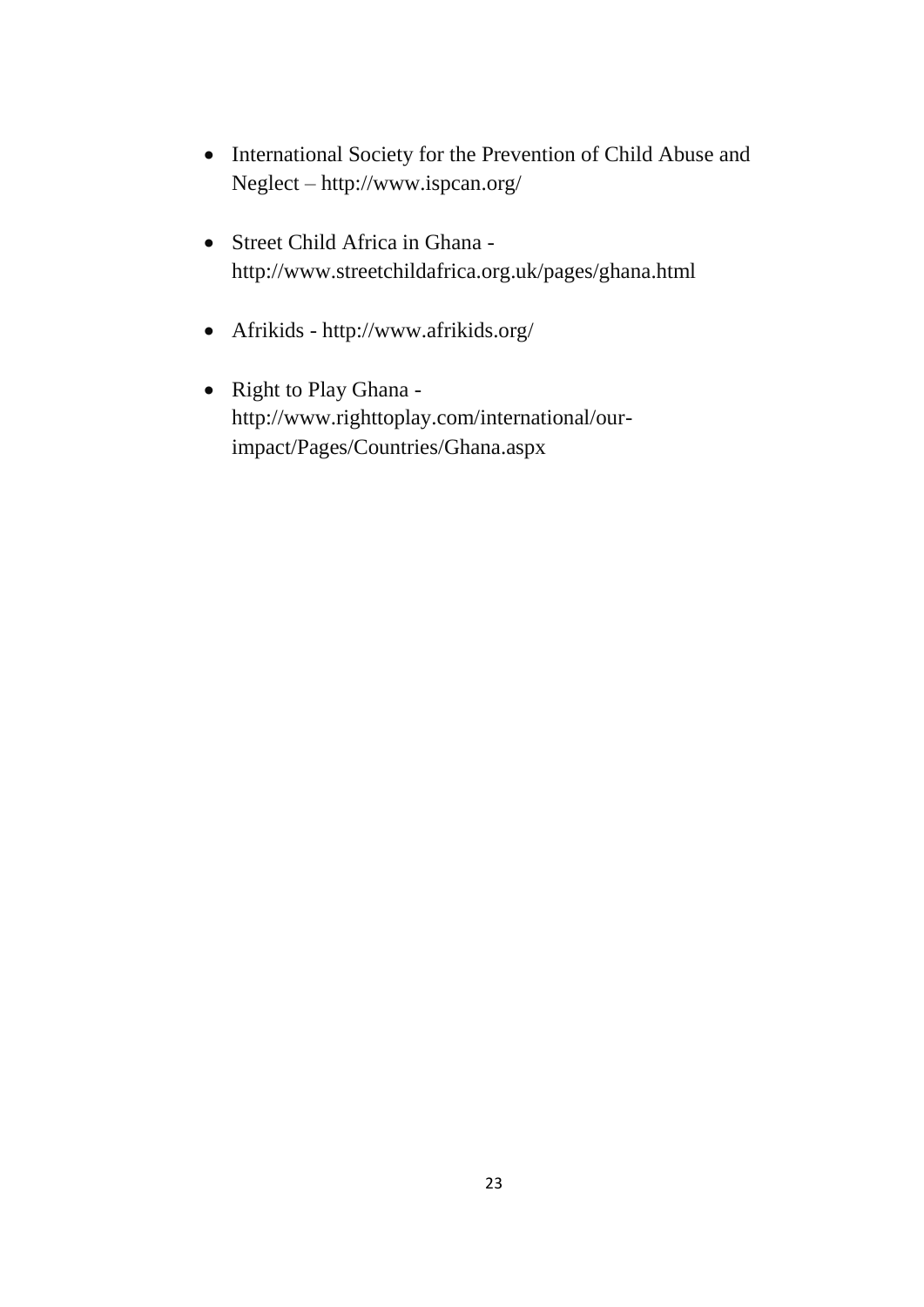## **References**

Adinkrah, M. (2011) Child witch hunts in contemporary Ghana. *Child Abuse and Neglect*. 35, pp.741-752.

Ashiagbor, P. C. (2008) Spare the rod and guide the child. *Daily Graphic*. November 17 2008, p.27.

Bertelloni, S., Ruggeri, S. & Baroncelli, G. I. (2006) Effects of Sports Training in Adolescence on Growth, Puberty and Bone Health. *Gynecological Endocrinology*. 22 (11), pp.605-612.

Brackenridge, C.H. (2001) *Spoilsports: Understanding and Preventing Sexual Exploitation in Sport* (London, Routledge).

Brackenridge, C. H., Kay, T. & Rhind, D. (2012) *Sport, Children's Rights and Violence Prevention: A Sourcebook on Global Issues and Local Programmes*. Brunel University Press, Brunel.

Casey, S. (2011) *Report of the Mapping and Analysis of Ghana's Child Protection System*. Hong Kong, Child Frontiers.

Child Protection in Sport Unit (2012) *Defining Child Abuse* [Internet]. Available at:

[http://www.nspcc.org.uk/Inform/cpsu/helpandadvice/organisations/defin](http://www.nspcc.org.uk/Inform/cpsu/helpandadvice/organisations/defining/definingchildabuse_wda60692.html) [ing/definingchildabuse\\_wda60692.html](http://www.nspcc.org.uk/Inform/cpsu/helpandadvice/organisations/defining/definingchildabuse_wda60692.html) [Accessed 17/09/12].

Clarke, H., Smith, D., & Thibault, G. (1994). *Athlete-centered Sport. A Discussion Paper*. Retrieved November 11, 2006, from http://www.athletescan.com/Images/Publications/AthleteCentredDiscuss ion.doc

David, P. (1999) Children's Rights and Sports – Young Athletes and Competitive Sports: Exploit and Exploitation. *The International Journal of Children's Rights*. 7, pp.53-81.

David, P. (2005) *Human Rights in Youth Sport: A Critical Review of Children's Rights in Competitive Sports.* New York, Routledge.

Engh, F. (2002) *Why Johnny Hates Sports: Why Organised Youth Sports are Failing Our Children and What We Can Do About It*. New York, Square One.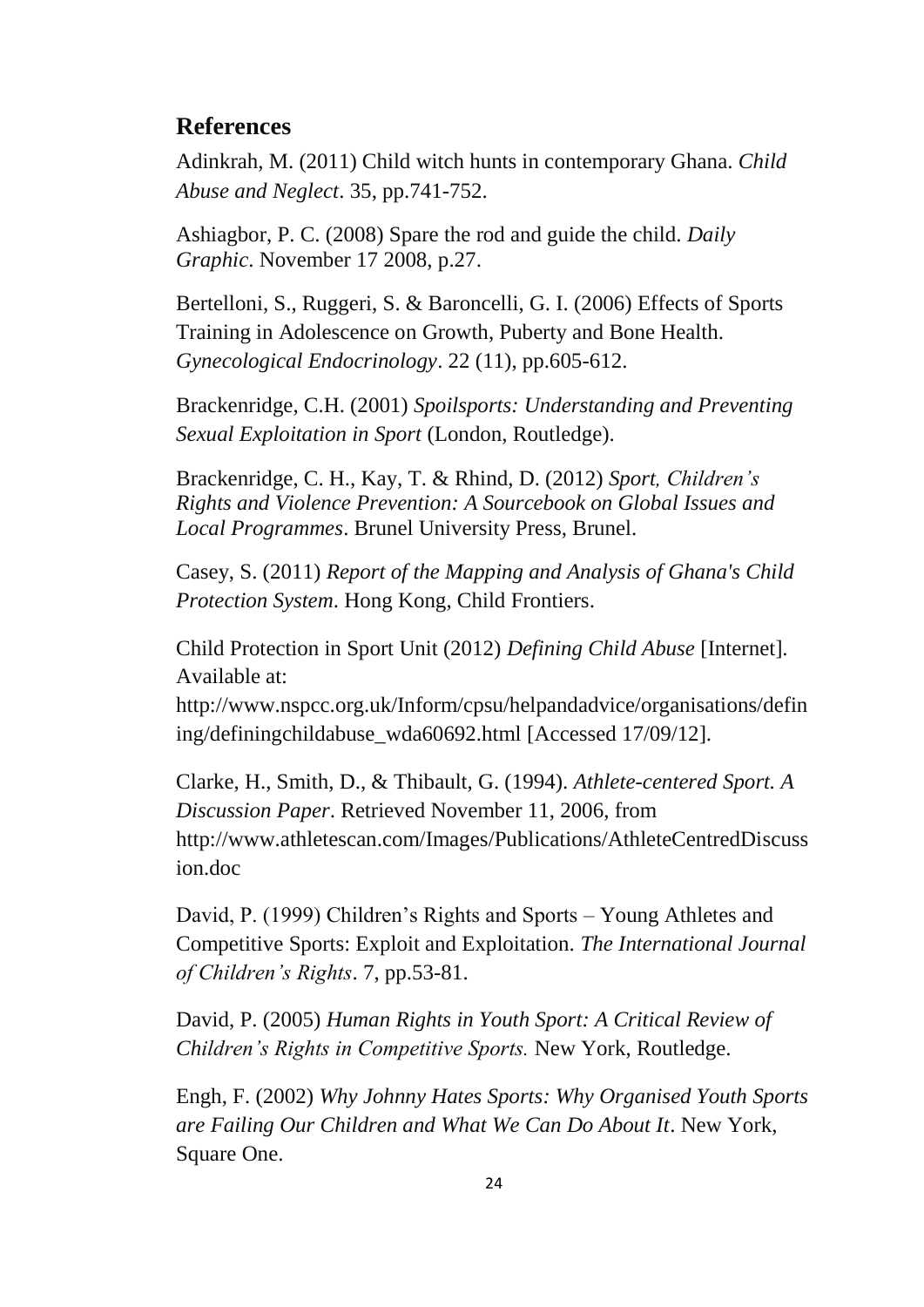Fasting, K., Brackenridge, C. L. & Walseth, K. (2002) Consequences of Sexual Harassment in Sport for Elite Female Athletes. *Journal of Sexual Aggression*. 8 (2), pp.37-48.

Kamm, R. L. (1998) A Developmental and Psych-Educational Approach to Reducing Conflict and Abuse in Little League and Youth Sports: The Psychiatrist's Role. *Child and Adolescent Psychiatric Clinics of North America*. 7 (4), pp.891-918.

Kerr, G. & Stirling, A. (2008) Child Protection in Sport: Implications of an Athlete**-**Centered Philosophy. *Quest*. 60 (2), pp.307-320.

Kidscape (2012) *Child Abuse - Signs and Symptoms* [Intertnet]. Available from:

<http://www.kidscape.org.uk/professionals/childabuse.shtml> [Accessed 17/09/12].

Krug, E. G., Dahlberg, L. L., Mercy, J. A., Zwi, A. B. & Lozano, R. (2002) *World Report on Violence and Health*. Geneva , World Health Organisation.

Leach F., Fiscian F., Kadzamira E. *et al*. (2003) *An Investigative Study of the Abuse of Girls in African Schools.* London, Department for International Development.

http://ageconsearch.umn.edu/bitstream/12849/1/er030054.pdf

Peckham, N. G. (2007) The Vulnerability and Sexual Abuse of People with Learning Disabilities. *British Journal of Learning Disabilities*. 35 (2), pp.131-137.

Sobsey, D. (1994) *Violence and Abuse in the Lives of People with Disabilities: The End of Silent Acceptance?* Paul H. Brookes Publishing, Baltimore.

Sports coach UK (2009) *Code of Practice for Sports Coaches*. Leeds, scuk.

Sundgot-Borgen, J. *et al*. (2003) Sexual Harassment and Eating Disorders in Female Elite Athletes: A Controlled Study. *Scandanavian Journal of Medicine and Science in Sports*. 13 (5), pp.330-335.